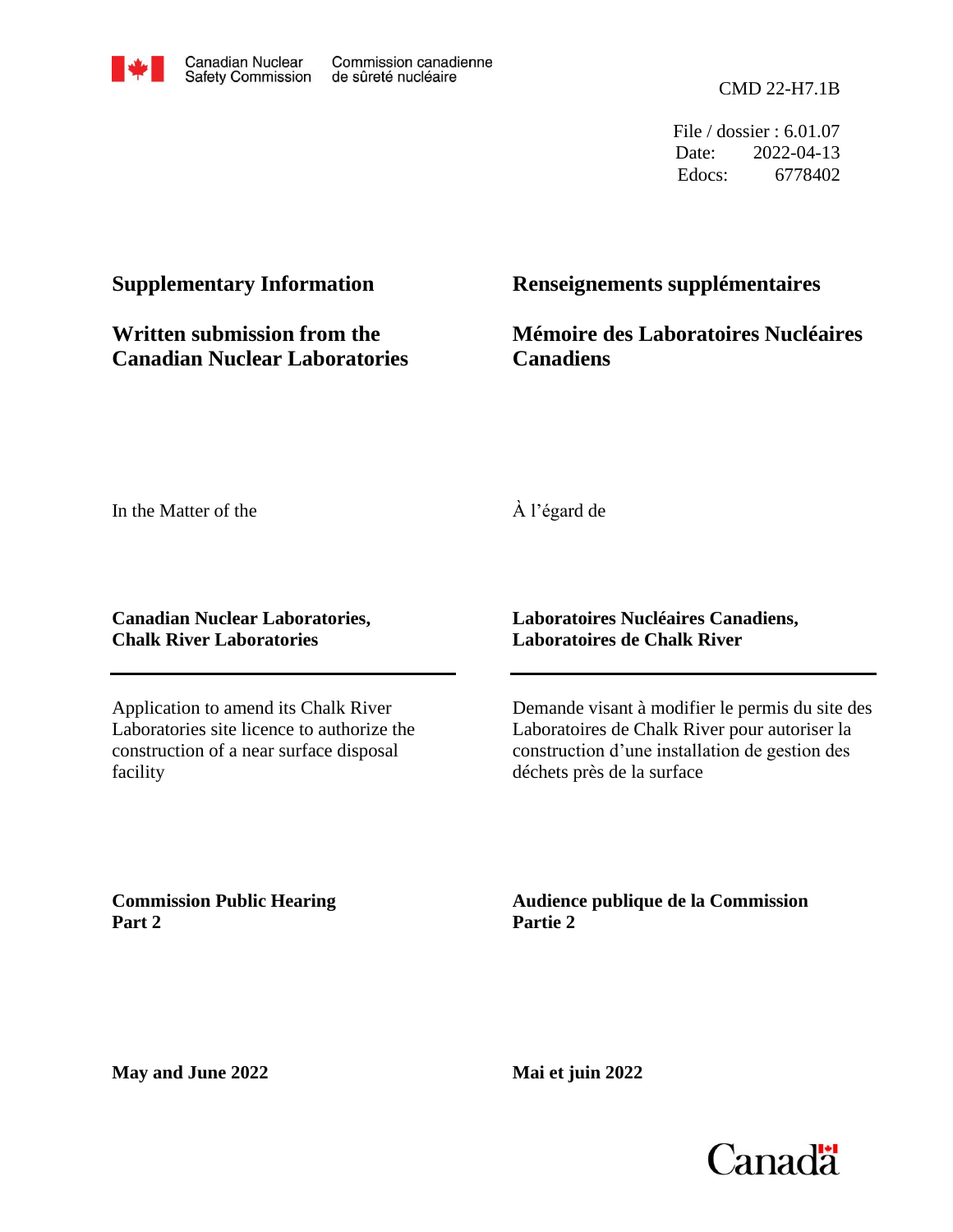

Canadian Nuclear | Laboratoires Nucléaires<br>Laboratories | Canadiens

Commission Member Document for Licensing Decision - Canadian Nuclear Laboratories **Supplemental Submission** 

Chalk River Laboratories Site Licence Amendment to Authorize the Construction of the Near **Surface Disposal Facility** 

# 232-508760-REPT-003

**Revision**  $\Omega$ 

Approved by:

Phillip Boyle Vice President, Central Technical Authority & Chief Nuclear Officer 2022/04/13

Date

**UNRESTRICTED** 

© Canadian Nuclear Laboratories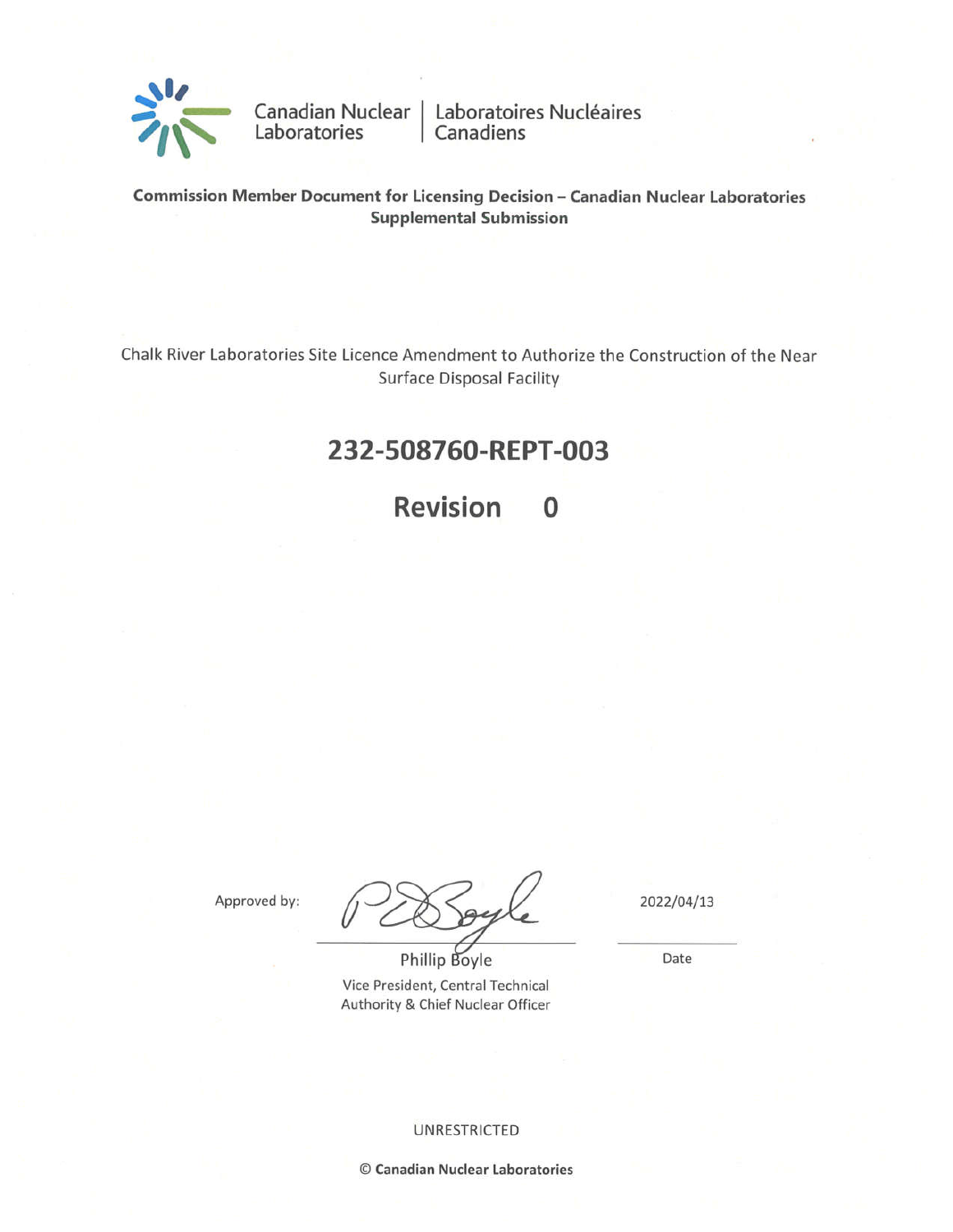This page is for Content Controls that apply to this document. If no Content Controls apply, none will be listed.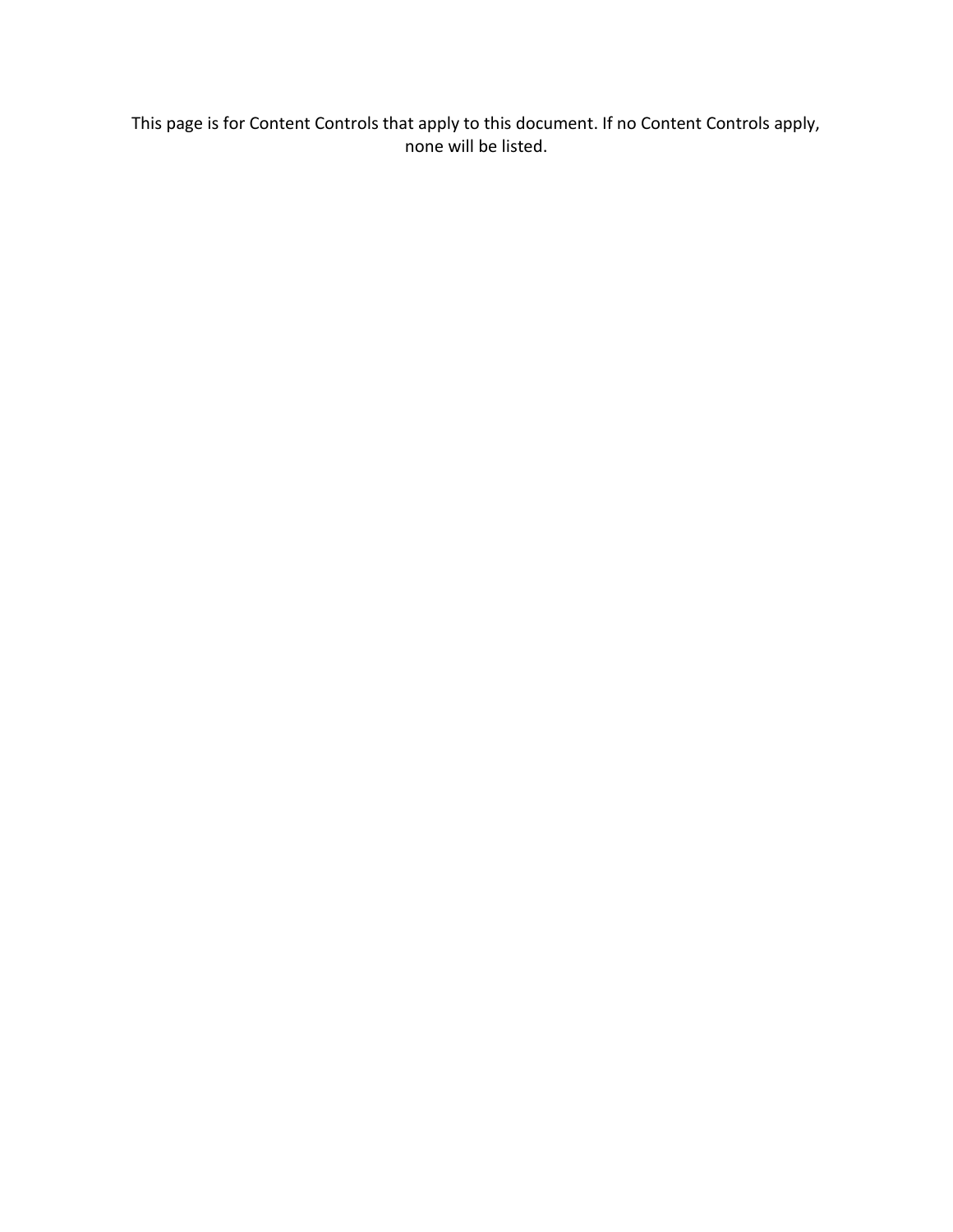## **Table of Contents**

| <b>Section</b> | Page |  |
|----------------|------|--|
|                |      |  |
|                |      |  |
|                |      |  |
|                |      |  |
|                |      |  |
|                |      |  |
|                |      |  |
|                |      |  |
|                |      |  |

### **Tables**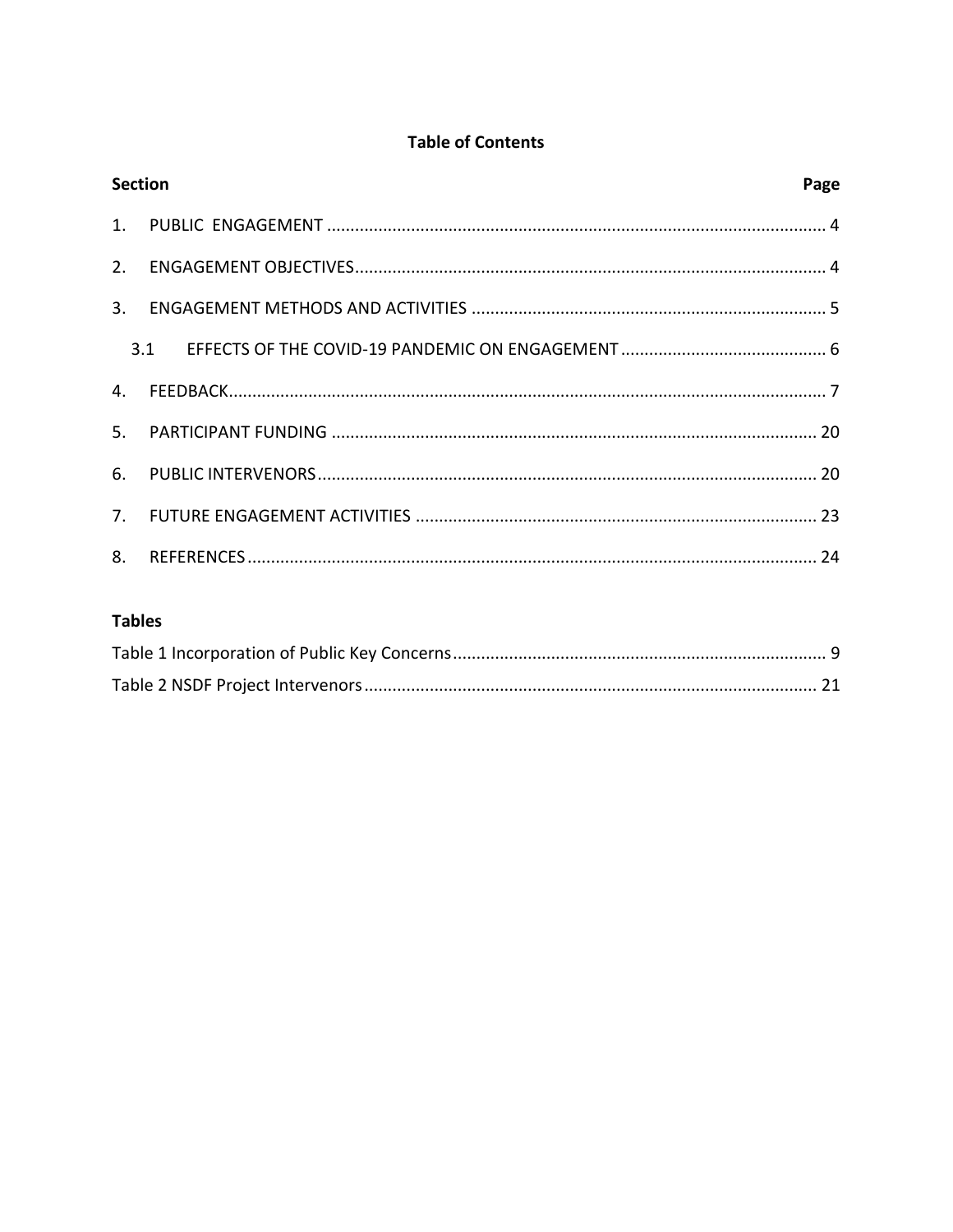#### **1. PUBLIC ENGAGEMENT**

Public and Indigenous engagement is a key component of the environmental assessment process and reflects the corporate social responsibility of Canadian Nuclear Laboratories (CNL). Indigenous engagement for the Near Surface Disposal Facility (NSDF) is documented in the NSDF Project Indigenous Engagement Report [\[1\]](#page-24-0). CNL has conducted public engagement activities related to the NSDF Project since 2016 in accordance with the requirements of *Canadian Environmental Assessment Act (2012)* [\[2\]](#page-24-1) and the *Nuclear Safety and Control Act* [\[3\]](#page-24-2)*.*  The core principles of CNL's engagement strategy include the provision of numerous and varied opportunities for meaningful dialogue about the NSDF Project, soliciting public feedback and incorporating public input, where feasible, during the planning phase. This supplemental commission member document summarizes past, on-going and proposed public engagement activities and events in accordance with the *Generic Guidelines for the Preparation of an Environmental lmpact Statement pursuant to the Canadian Environmental Assessment Act* [\[4\]](#page-24-3) developed by the Canadian Nuclear Safety Commission (CNSC), which state:

*…the EIS will describe the ongoing and proposed participation activities that the proponent will undertake or that it has already conducted on the project. It will describe efforts made to distribute project information, as well as information and materials that were distributed during the public consultation process. The EIS will indicate the methods used, where the consultation was held, the persons and organizations consulted, the concerns voiced and the extent to which this information was incorporated in the design of the project as well as in the EIS. The EIS will provide a summary of key issues raised related to the Project and its potential environmental effects, as well as describe any outstanding issues and ways to address them.*

In addition, CNSC and Canadian Environmental Assessment Agency guidance documents require that the following topics are to be included as part of public engagement activities:

- current Project information (CNSC 2016 Section 2.3);
- alternative means (The Agency 2015);
- Valued Components (VCs; CNSC 2016 Section 5.2.1);
- spatial and temporal boundaries (CNSC 2016 Section 5.2.2); and
- follow-up monitoring program (CNSC 2016 Section 12).

This document summarizes the public engagement activities undertaken for the NSDF Project that fulfill the requirements above.

### **2. ENGAGEMENT OBJECTIVES**

Transparency is important to build public confidence in the safety of the NSDF design and in CNL's ability to construct and operate the NSDF. In accordance with its [Public Information](https://www.cnl.ca/wp-content/uploads/2020/12/PIP-rev8.pdf)  [Program](https://www.cnl.ca/wp-content/uploads/2020/12/PIP-rev8.pdf) [\[5\]](#page-24-4) requirements as outlined in the CRL [Nuclear Research and Test Establishment](https://www.cnl.ca/wp-content/uploads/2020/11/NRTEOL-01.002028.pdf)  [Operating Licence](https://www.cnl.ca/wp-content/uploads/2020/11/NRTEOL-01.002028.pdf) [\[6\]](#page-24-5), CNL will continue to employ a variety of methods to inform, educate, and discuss the project with the public to enable valuable feedback on the project. Beyond the timeframe of the NSDF Project, CNL also has an overarching and enduring responsibility to uphold regulatory requirements of informing the public outlined by the CNSC Regulatory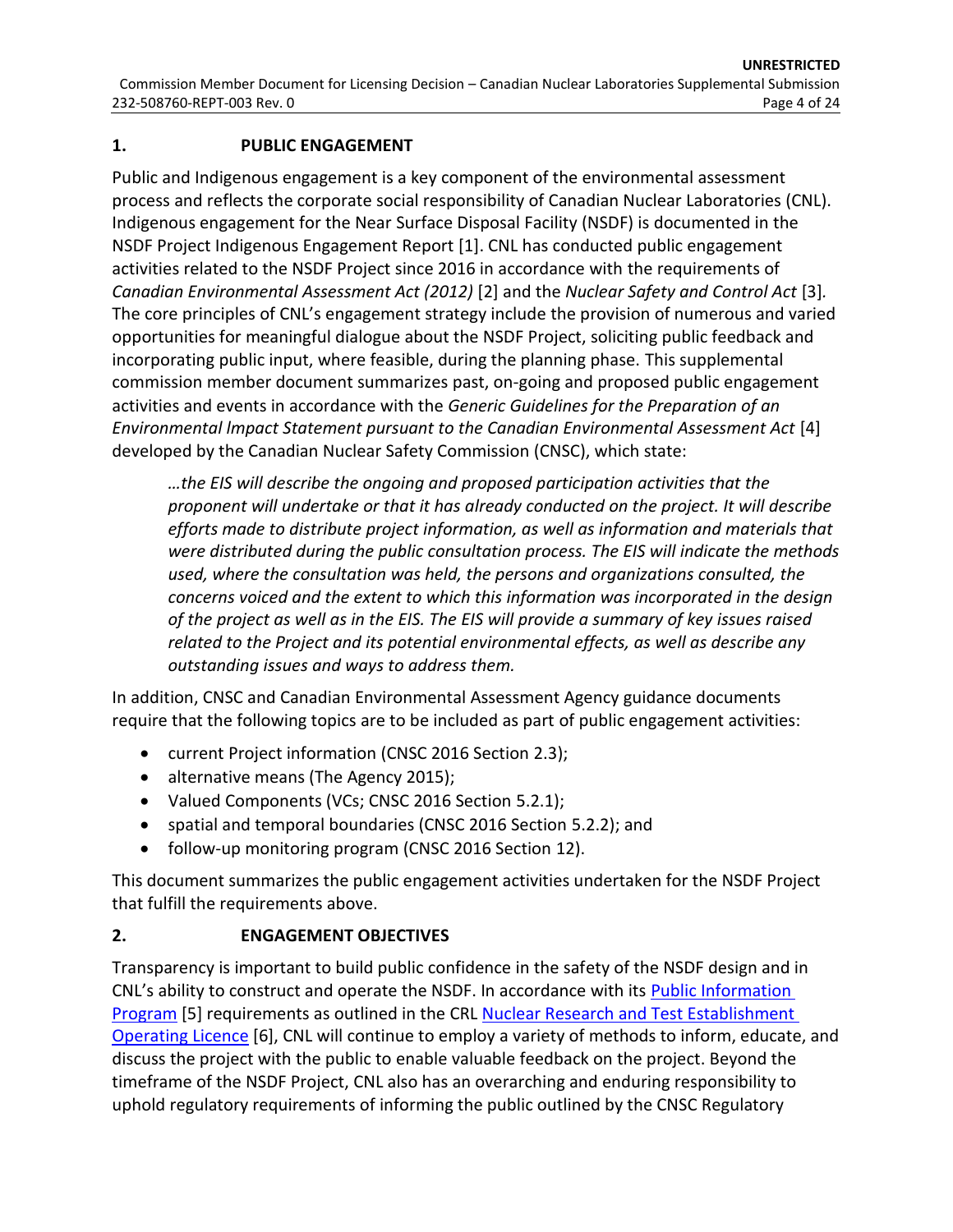Document REGDOC-3.2.1: *Public Information and Disclosure* [\[7\]](#page-24-6). CNL meets this requirement through its [Public Information Program](https://www.cnl.ca/wp-content/uploads/2020/12/PIP-rev8.pdf) [\[5\]](#page-24-4).

Communication activities are conducted in support of the Environmental Assessment and the broader regulatory requirements; CNL's specific engagement objectives include:

- 1) initiating and maintaining two-way communication channels between CNL and the public and Indigenous peoples, determining the best methods for communicating NSDF Project information and facilitating input at appropriate junctures in the NSDF Project schedule, so that feedback can be integrated into the NSDF Project planning and design, as appropriate;
- 2) developing meaningful, user-friendly information and communication products geared for the public and Indigenous peoples, ensuring accessible and current information on NSDF Project activities;
- 3) demonstrating CNL's long-term commitment and approach to safely and responsibly managing radioactive waste and decommissioning activities for the benefit of future generations;
- 4) informing and educating the public and Indigenous peoples about nuclear decommissioning, environmental remediation, and radioactive waste management; and
- 5) meeting all regulatory-based communication and engagement requirements.

CNL has employed a variety of methods and activities to achieve the stated objectives.

CNL has completed four NSDF Project Stakeholder Engagement Reports that detail engagement activities on the NSDF Project and these reports were submitted to the CNSC staff to support CNL's Environmental Impact Statements and the commission member document.

# **3. ENGAGEMENT METHODS AND ACTIVITIES**

Engagement activities commenced on October 29, 2015, with the introduction of CNL's nearand longer-term plans, including high-level introduction to the NSDF Project to the CNL Environmental Stewardship Council. This section details Project-specific engagement methods and activities, which include the following:

- presentations to various members of the public, industry, elected officials and employees;
- publishing and updating Project-specific webpage content;
- posting and publishing Project-specific fact sheets;
- publishing and distributing *Contact* community newsletter;
- conducting NSDF Project site visits;
- conducting Project-specific public information sessions
- conducting Project-specific employee information sessions;
- publishing and distributing *Voyageur,* CNL's internal newsletter;
- participation in public events;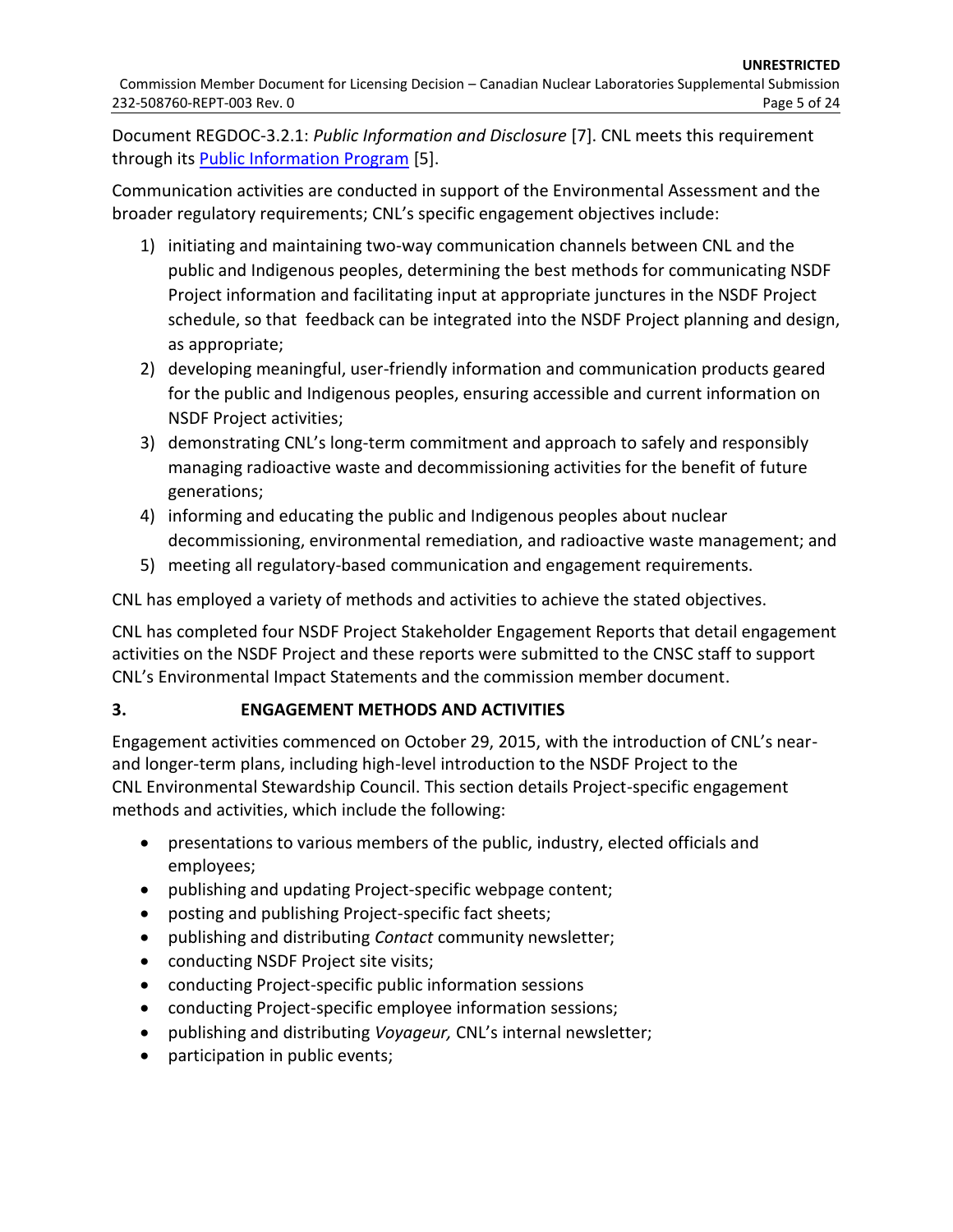- increased transparency with interested members of the media hosted journalists onsite for interviews and presentations on the NSDF Project (i.e., Radio-Canada's Decouvertes, Presse Canadienne, Carleton Master's Journalism students);
- "detect and correct" media relations (i.e., letters to the editor aimed at correcting inaccurate statements in articles, disseminating factual information);
- increased use of social media, including webinars, posting Project-specific videos to YouTube;
- advertising campaign in support of public information sessions (online, intranet, newspapers, flyer insert, radio public service announcement, social media, paid Facebook advertising);
- distribution of factsheets and comment cards to local municipal offices in Ontario and Quebec, to function as an information repository and support public input;
- e-mails to the public including notifications of the NSDF Environmental Impact Statements submission and responses to public and Indigenous questions submitted;
- virtual open houses;
- virtual NSDF site tour; and
- NSDF virtual visitor centre.

Additionally, when requested, supporting documents were provided to the public to aid in their participation in the environmental assessment and licence application processes. Upon submission of each revision of the Environmental Impact Statements, an email was sent to more than 200 people offering up to date information on the NSDF Project.

To ease accessibility and demonstrate transparency of the NSDF Project, CNL's Environmental Impact Statement and key technical documents and reports were posted to the NSDF Project [webpage.](http://www.cnl.ca/nsdf) These documents are available in both official languages for any interested member of the public to download.

CNL also has made hard copies of the 2017 draft Environmental Impact Statement [\[8\]](#page-24-7), 2019 revised draft Environmental Impact Statement [\[9\]](#page-24-8) and the [final NSDF Environmental Impact](https://www.iaac-aeic.gc.ca/050/documents/p80122/139596E.pdf)  [Statement](https://www.iaac-aeic.gc.ca/050/documents/p80122/139596E.pdf) [\[10\]](#page-24-9) publicly available at the Deep River Public Library, Laurentian Hills Public Library and a French version of the 2017 draft Environmental Impact Statement [\[8\]](#page-24-7) was made available through the Rapides-des-Joachim municipal office.

# **3.1 EFFECTS OF THE COVID-19 PANDEMIC ON ENGAGEMENT**

Since 2020 March, the COVID-19 pandemic has directly impacted CNL's public engagement resulting in the transition of all activities previously conducted in-person (e.g., personal meetings, open houses, site tours) into virtual engagements. The NSDF Project has been successful in its response to this transition and will continue to implement virtual engagement activities moving forward. CNL leveraged thier social media platforms by increasing use of them during the pandemic to maintain a virtual connection with the public.

Webinars continue to be one of the most effective activities used to share Project updates and information as virtual platforms allows CNL to reach a much wider audience. The NSDF Project saw an increase in webinar participants, the highest number of viewers during a webinar was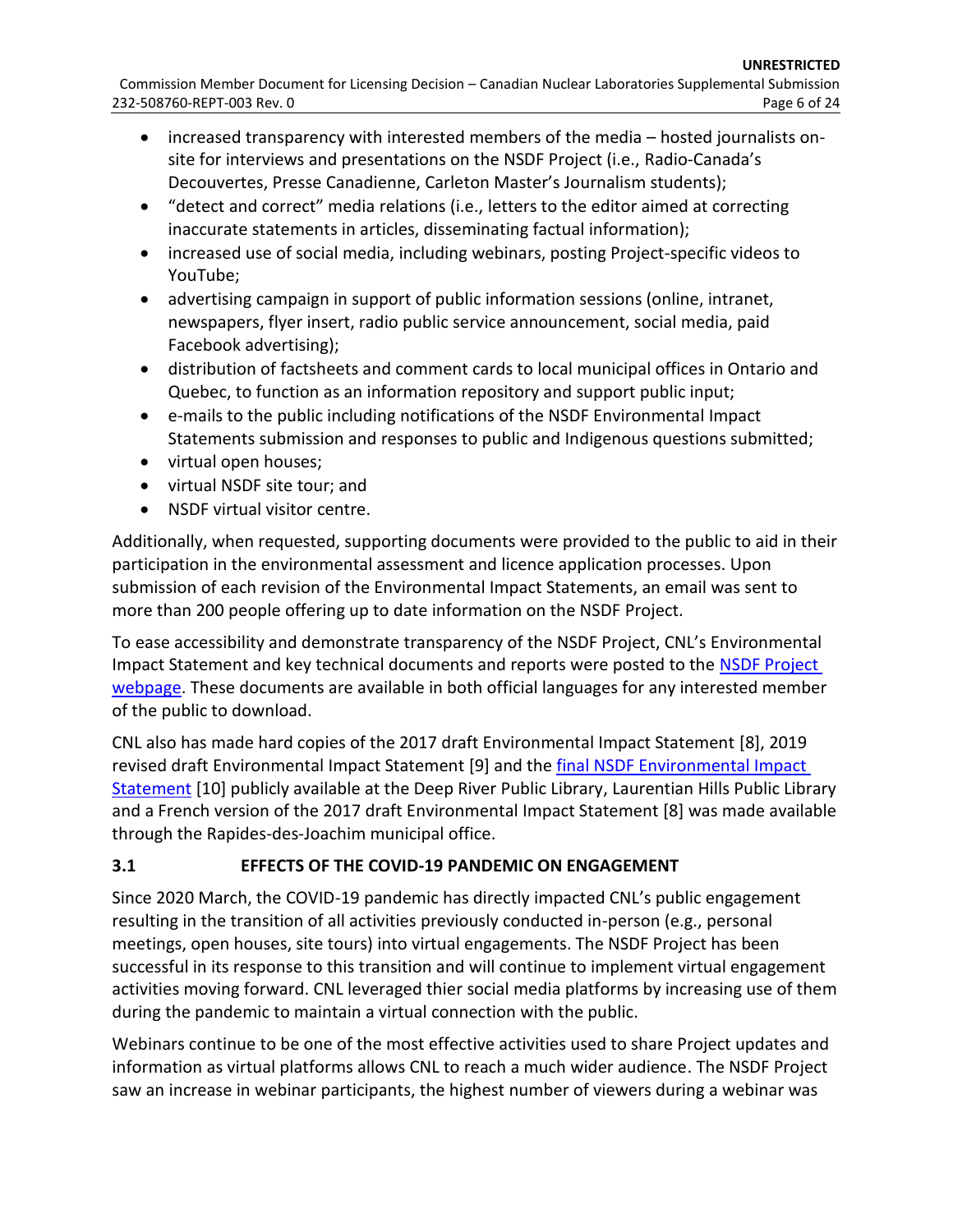134 participants, and the topic was "NSDF and NPD Fact or Fiction". The Project-specific webpage is a key method used to share information. This is demonstrated in the increased page views on the [NSDF Project webpage,](http://www.cnl.ca/nsdf) which increased 45 percent. In comparison the [CNL](http://www.cnl.ca/)  [corporate webpage,](http://www.cnl.ca/) increased over 10 percent. This general increase in participation, views etc. shows that the NSDF Projects' efforts to engage virtual have been a success and that continued effort needs to be made in the future to engage virtually, even after a return to in-person engagement is available.

Overall, despite the lack of in-person activities, it is reasonable to anticipate that future NSDF engagement activities will be comparably successful with the use of digital and virtual platforms and media.

## **4. FEEDBACK**

Public feedback from all NSDF Project engagement activities help CNL understand public interest in and awareness of the project as well as the effectiveness of public communication and methods of sharing information. Through analysis of public comments and feedback from NSDF Project engagement activities, key themes were identified.

The engagement activities provided CNL with an opportunity for dialogue with members of the public. The majority of public concerns with the NSDF Project are typically associated with one or more of the following themes:

- justification of the project;
- waste inventory;
- design/engineering details;
- **•** long-term monitoring and accountability;
- alternative means assessment (including site selection);
- environmental events (e.g., flooding and earthquakes); and
- protection of the Ottawa River.

This feedback identified areas where CNL could improve elements of the project, leading the project team to conduct the following:

- add additional features to the design to further enhance safety and environmental protection;
- analyze additional alternative means (e.g., facility types, effluent discharge locations, final grade of the facility);
- conduct additional baseline studies;
- expand the regional study areas, such to include 8 km of the Ottawa river downstream from Perch Creek, including both the Ontario and Quebec shorelines;
- reduce the radiological waste inventory;
- conduct assessment of more far-reaching scenarios that reflect areas of public interest; and
- improve communication methods.

Public feedback is addressed through continuing engagements and/or in the changes that have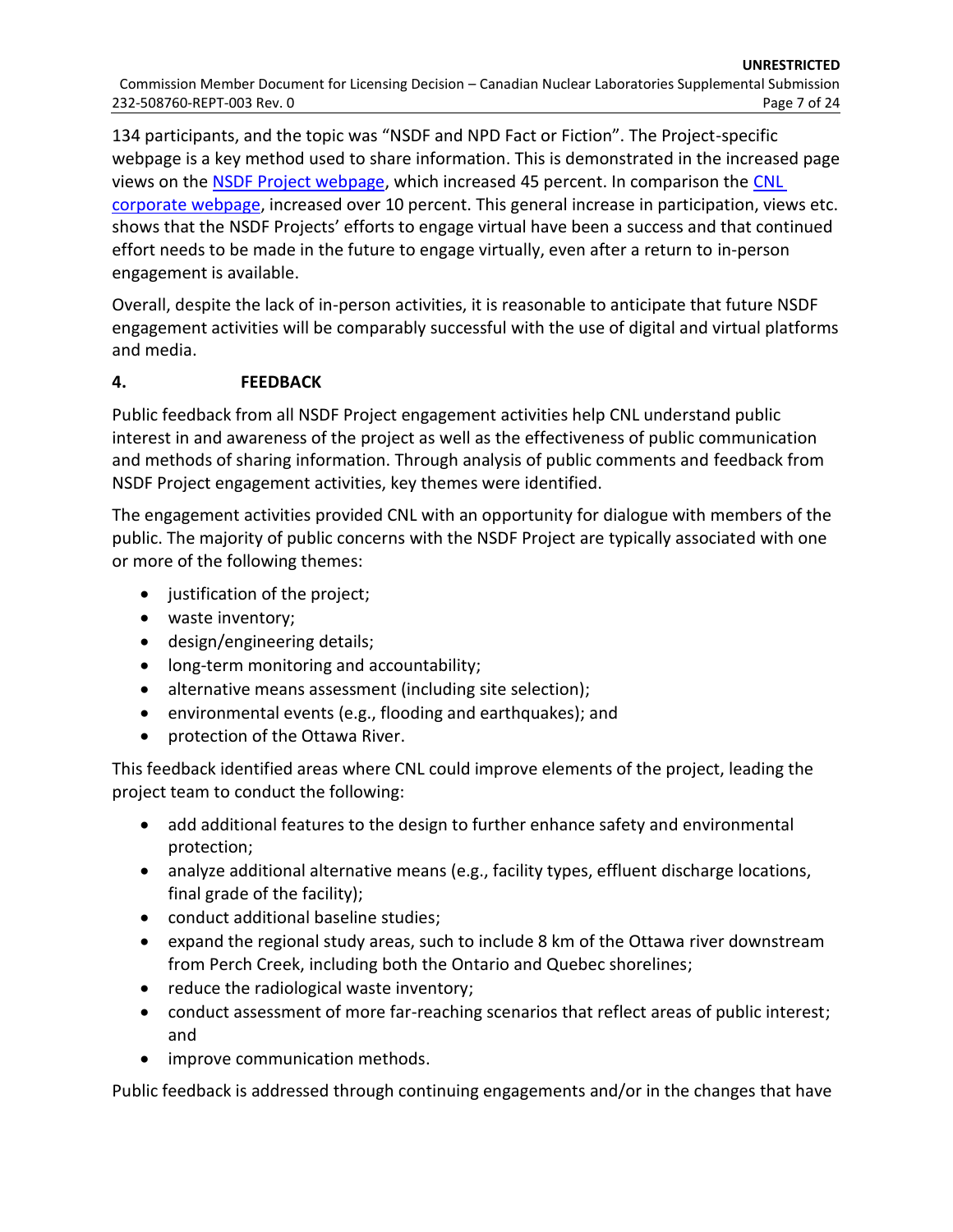been made to th[e final NSDF Environmental Impact Statement](https://www.iaac-aeic.gc.ca/050/documents/p80122/139596E.pdf) [\[10\]](#page-24-9). Some comments from the public are considered outstanding. These are largely related to follow-up environmental monitoring and verification of mitigation measures proposed for the project. These topics are addressed as part of the development of the draft Environmental Assessment Follow-Up [Monitoring Program](http://www.cnl.ca/wp-content/uploads/2021/07/Draft-Environmental-Assessment-Follow-Up-Monitoring-Program-for-the-Near-Surface-Disposal-Facility-Rev-0.pdf) [\[11\]](#page-24-10), which will not be finalized until after an environmental assessment decision, and thus there remain opportunities for public input and engagement.

[A consolidated list of CNL's Public and Indigenous G](https://www.iaac-aeic.gc.ca/050/documents/p80122/139599E.pdf)roups' comments on the draft Environmental Impact Statement can be found on the NSDF Project Impact Assessment Agency [webpage](https://iaac-aeic.gc.ca/050/evaluations/proj/80122?culture=en-CA) (Reference Number 80122).

[Table 1](#page-9-0) summarizes the key concerns that have been raised during public engagement activities and demonstrates how CNL has responded and, when appropriate, incorporated this feedback into the development and design of the NSDF Project as well as the [final NSDF Environmental](https://www.iaac-aeic.gc.ca/050/documents/p80122/139596E.pdf)  [Impact Statement](https://www.iaac-aeic.gc.ca/050/documents/p80122/139596E.pdf) [\[10\]](#page-24-9). The tables also detail the engagement approach and activities utilized to address these key themes. Engagement activities are influenced by public feedback and CNL endeavours to address topics that remain a concern for the public, including recurring themes.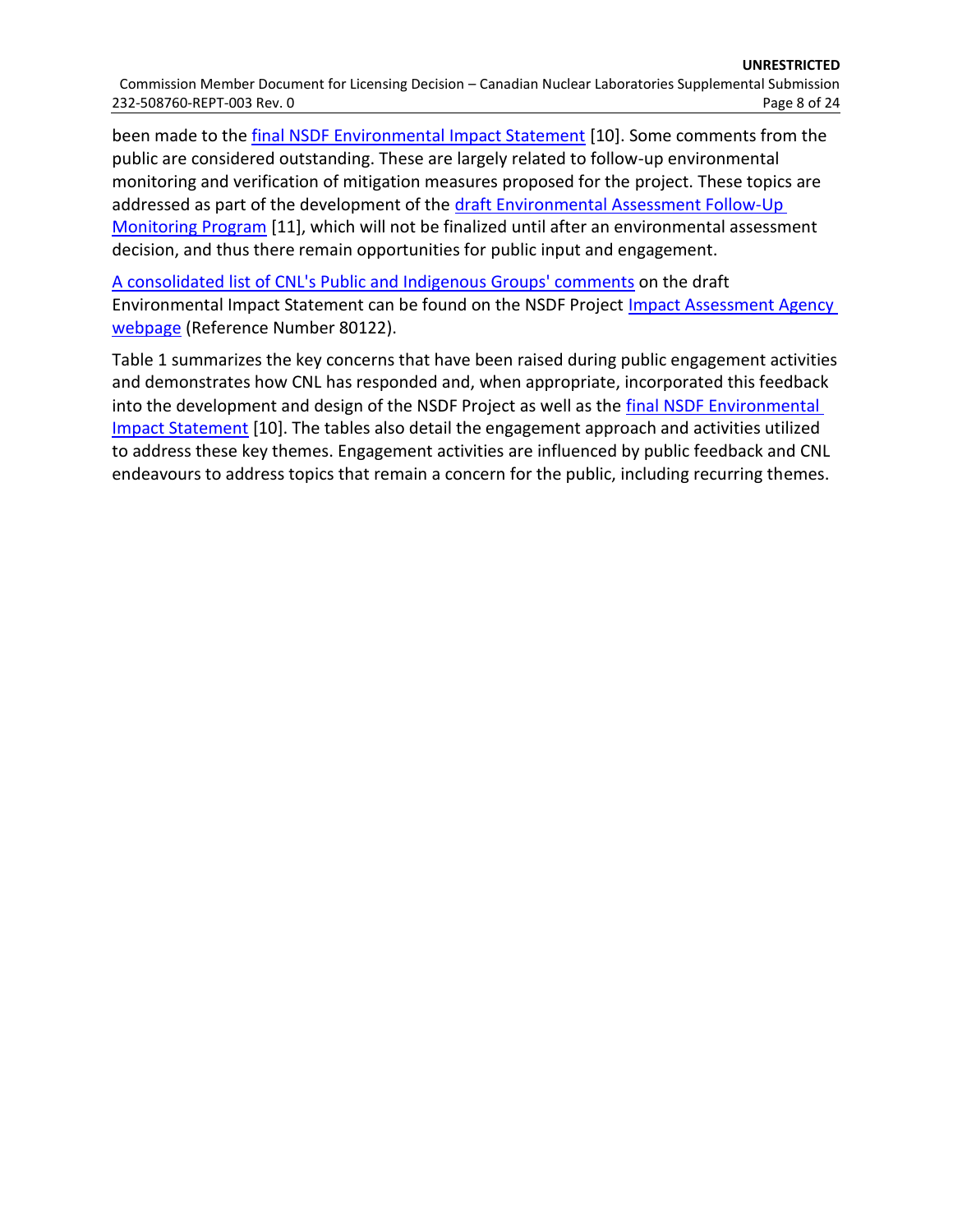Commission Member Document for Licensing Decision – Canadian Nuclear Laboratories Supplemental Submission

**Table 1 Incorporation of Public Key Concerns**

<span id="page-9-0"></span>

| <b>Public Key Concern raised during</b><br>the Environmental Assessment<br>Engagement | Incorporation of Public Key Concern into the Final NSDF Environmental<br><b>Impact Statement (EIS)</b>                                                                                                                                                                                                                                                                                                                                                                                                                                                                                                                                                                                                                                                                                                                                                                                                                                                                                                                               | <b>Engagement Activity to address Public Key Concern</b>                                                                                                                                                                                                                                                                                                                                                                                                                                                                                                                                                                                                                                                                                                                                                                                                                                                                                                                                                                                                                                                                                                |
|---------------------------------------------------------------------------------------|--------------------------------------------------------------------------------------------------------------------------------------------------------------------------------------------------------------------------------------------------------------------------------------------------------------------------------------------------------------------------------------------------------------------------------------------------------------------------------------------------------------------------------------------------------------------------------------------------------------------------------------------------------------------------------------------------------------------------------------------------------------------------------------------------------------------------------------------------------------------------------------------------------------------------------------------------------------------------------------------------------------------------------------|---------------------------------------------------------------------------------------------------------------------------------------------------------------------------------------------------------------------------------------------------------------------------------------------------------------------------------------------------------------------------------------------------------------------------------------------------------------------------------------------------------------------------------------------------------------------------------------------------------------------------------------------------------------------------------------------------------------------------------------------------------------------------------------------------------------------------------------------------------------------------------------------------------------------------------------------------------------------------------------------------------------------------------------------------------------------------------------------------------------------------------------------------------|
| Justification for the Project                                                         | Section 2.3 (Purpose of the Project) of the final NSDF Environmental Impact<br>Statement [10] has been revised to improve the clarity on the justification for<br>the project. The development of a near surface disposal facility for solid low-<br>level radioactive waste at the CRL site will reduce potential risks associated with<br>AECL's legacy wastes liabilities. The NSDF Project would enable the remediation<br>of historically contaminated lands and legacy waste management areas, as well<br>as the decommissioning of outdated infrastructure to facilitate the CRL site<br>revitalization. The current CRL waste management practice is to safely store<br>radioactive waste on-site in individual facilities in accordance with current<br>licence conditions. However, appropriate nuclear waste management includes<br>full life cycle management from generation to disposal. The NSDF Project will<br>accommodate the permanent disposal of current and future low-level<br>radioactive waste at the site. | <b>Engagement Event:</b><br>2017 January Technical Discussion - NSDF Project<br>2018 June Environmental Stewardship Council Meeting - Draft<br><b>Environmental Impact Statement Themes</b><br>2018 October Webinar - Draft Environmental Impact Statement<br>Themes<br>2019 April Breakfast Briefing - Factors Affecting Radioactive<br><b>Waste Disposal Decisions</b><br>2019 June Environmental Stewardship Council Meeting - NSDF<br><b>Project Justification</b><br>2019 December Webinar - Updates to the Revised Draft<br><b>Environmental Impact Statement</b><br>2020 September Webinar - A Virtual Tour of the NSDF<br>2020 October Virtual Open House - NSDF Project<br>2021 March Webinar - NSDF Project Fact or Fiction<br>2021 March Technical Discussion - CNL Integrated Waste Strategy<br>2021 May Webinar - NSDF Project Virtual Town Hall<br>2021 May Virtual Open House - NSDF Project<br>2021 September Community Advisory Panel Meeting - Feedback<br>on the "Why the NSDF" video<br><b>Bilingual Digital Media:</b><br>www.cnl.ca/nsdf<br>2022 NSDF Virtual Visitor Centre<br>Why the NSDF video<br>A Safe Solution infographic |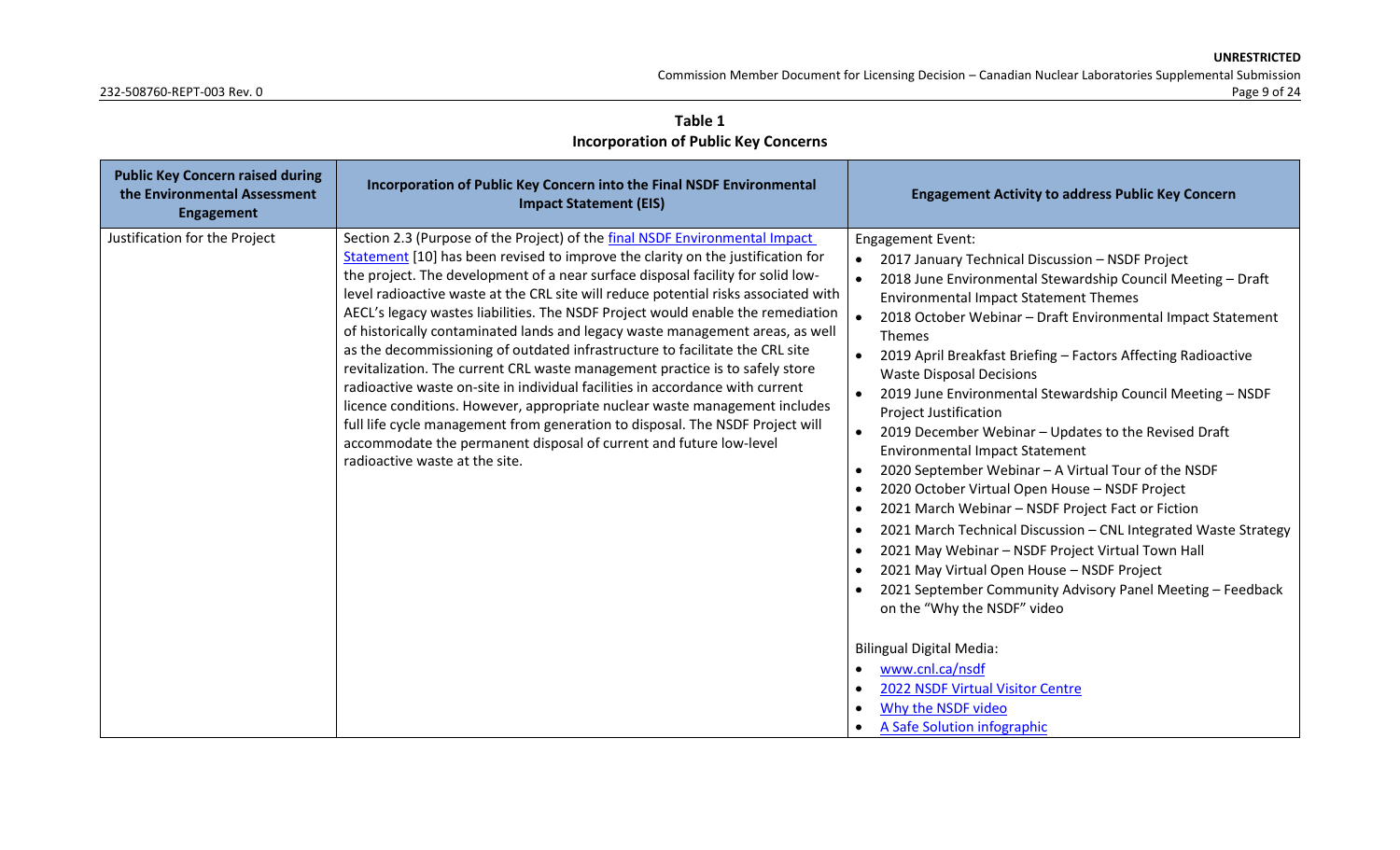Commission Member Document for Licensing Decision – Canadian Nuclear Laboratories Supplemental Submission

| <b>Public Key Concern raised during</b><br>the Environmental Assessment<br><b>Engagement</b> | Incorporation of Public Key Concern into the Final NSDF Environmental<br><b>Impact Statement (EIS)</b>                                                                                                                                                                                                                                                                                                                                                                                                                                                                                                                                                                                                                                                                                                                                                                                                                                                                                                                                                                                                                                                                                                                                                                                                                                                                                                                                                                                                | <b>Engagement Activity to address Public Key Concern</b>                                                                                                                                                                                                                                                                                                                                                                                                                                                                                                                                                                                                                                                                                                                                                                                                                                                                                                                                                                                                                                                               |
|----------------------------------------------------------------------------------------------|-------------------------------------------------------------------------------------------------------------------------------------------------------------------------------------------------------------------------------------------------------------------------------------------------------------------------------------------------------------------------------------------------------------------------------------------------------------------------------------------------------------------------------------------------------------------------------------------------------------------------------------------------------------------------------------------------------------------------------------------------------------------------------------------------------------------------------------------------------------------------------------------------------------------------------------------------------------------------------------------------------------------------------------------------------------------------------------------------------------------------------------------------------------------------------------------------------------------------------------------------------------------------------------------------------------------------------------------------------------------------------------------------------------------------------------------------------------------------------------------------------|------------------------------------------------------------------------------------------------------------------------------------------------------------------------------------------------------------------------------------------------------------------------------------------------------------------------------------------------------------------------------------------------------------------------------------------------------------------------------------------------------------------------------------------------------------------------------------------------------------------------------------------------------------------------------------------------------------------------------------------------------------------------------------------------------------------------------------------------------------------------------------------------------------------------------------------------------------------------------------------------------------------------------------------------------------------------------------------------------------------------|
|                                                                                              |                                                                                                                                                                                                                                                                                                                                                                                                                                                                                                                                                                                                                                                                                                                                                                                                                                                                                                                                                                                                                                                                                                                                                                                                                                                                                                                                                                                                                                                                                                       | Bilingual Newsletter (CONTACT):                                                                                                                                                                                                                                                                                                                                                                                                                                                                                                                                                                                                                                                                                                                                                                                                                                                                                                                                                                                                                                                                                        |
|                                                                                              |                                                                                                                                                                                                                                                                                                                                                                                                                                                                                                                                                                                                                                                                                                                                                                                                                                                                                                                                                                                                                                                                                                                                                                                                                                                                                                                                                                                                                                                                                                       | 2018 Summer - CNL is Listening                                                                                                                                                                                                                                                                                                                                                                                                                                                                                                                                                                                                                                                                                                                                                                                                                                                                                                                                                                                                                                                                                         |
|                                                                                              |                                                                                                                                                                                                                                                                                                                                                                                                                                                                                                                                                                                                                                                                                                                                                                                                                                                                                                                                                                                                                                                                                                                                                                                                                                                                                                                                                                                                                                                                                                       | <b>Bilingual Online Documents:</b><br><b>Final NSDF Environmental Impact Statement</b><br><b>NSDF Safety Case</b><br><b>CNL Integrated Waste Strategy</b>                                                                                                                                                                                                                                                                                                                                                                                                                                                                                                                                                                                                                                                                                                                                                                                                                                                                                                                                                              |
| Waste inventory                                                                              | The original inventory proposed for NSDF Project in the draft Environmental<br>Impact Statement included a small fraction of intermediate-level waste. In<br>response to comments received from the public, CNL made a commitment to<br>limit the inventory to solid low-level radioactive waste only. This change has<br>been reflected in the final NSDF Environmental Impact Statement (Section 3.3)<br>[10], as well as supporting modelling and assessments such as the PostSA, and<br>the revised Waste Acceptance Criteria.<br>Consistent with IAEA classification of radioactive waste (GSG-1), low-level waste<br>contains primarily short-lived radionuclides and restricts the amount of long-<br>lived radionuclides thus requiring isolation and containment for periods of time<br>up to a few hundred years. The engineered containment mound design life of<br>500 years has been established to meet the required time period to allow for<br>radiologic decay of the waste inventory.<br>Low-level waste includes items such as soils from remediation activities,<br>demolition debris from decommissioning work and general trash such as used<br>personal protection clothing or equipment. These items are considered low-<br>level waste as they have become contaminated at some point with low levels of<br>radioactivity. Low-level waste mostly contains short-lived radioactivity (thus<br>decays relatively quickly) and can be safely handled with limited precautions. | <b>Engagement Event:</b><br>2017 January Technical Discussion - NSDF Project<br>$\bullet$<br>2017 December Technical Discussion - NSDF Project<br>$\bullet$<br>2018 June Environmental Stewardship Council Meeting - Draft<br><b>Environmental Impact Statement Themes</b><br>2018 October Webinar - Draft Environmental Impact Statement<br>$\bullet$<br>Themes<br>2019 March Webinar - NSDF Waste Inventory and Geomembrane<br><b>Testing Program</b><br>2019 April Breakfast Briefing - Factors Affecting Radioactive<br><b>Waste Disposal Decisions</b><br>2019 June Webinar - How IAEA Guidance is Applied to the NSDF<br>$\bullet$<br>Project<br>2019 December Webinar - Updates to the Revised Draft<br>$\bullet$<br><b>Environmental Impact Statement</b><br>2019 December Breakfast Briefing - Establishing and Managing<br>the NSDF Inventory<br>2020 October Environmental Stewardship Council Meeting -<br>$\bullet$<br>NSDF Waste Types (Part 1)<br>2021 March Webinar - NSDF Project Fact or Fiction<br>$\bullet$<br>2021 March Environmental Stewardship Council Meeting - NSDF<br>Waste Types (Part 2) |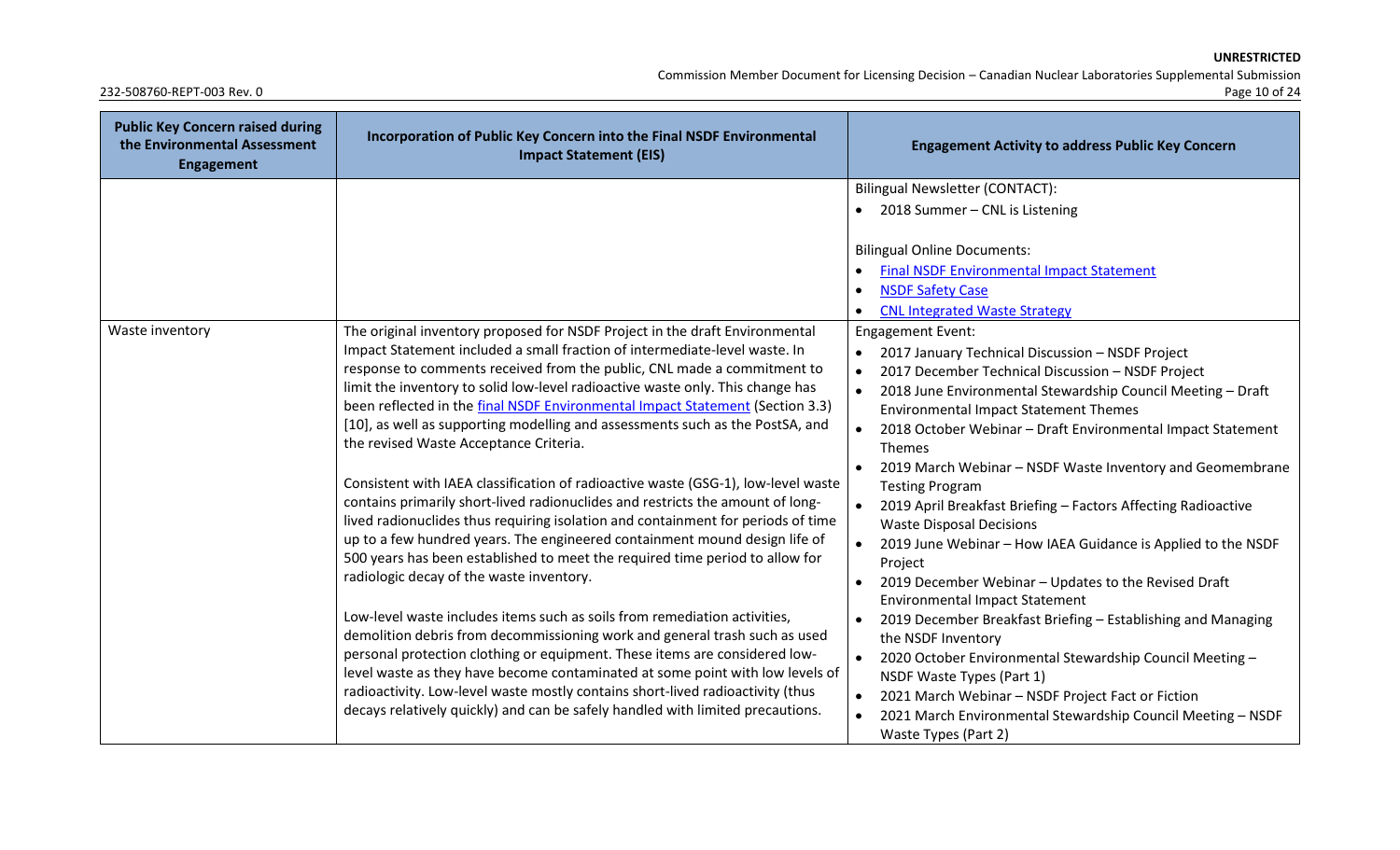Commission Member Document for Licensing Decision – Canadian Nuclear Laboratories Supplemental Submission

| <b>Public Key Concern raised during</b><br>the Environmental Assessment<br><b>Engagement</b> | Incorporation of Public Key Concern into the Final NSDF Environmental<br><b>Impact Statement (EIS)</b>                                                                                                                                                                                                                                                                                                                                                                                                                        | <b>Engagement Activity to address Public Key Concern</b>                                                                                                                                                                                                                                                                                                                             |
|----------------------------------------------------------------------------------------------|-------------------------------------------------------------------------------------------------------------------------------------------------------------------------------------------------------------------------------------------------------------------------------------------------------------------------------------------------------------------------------------------------------------------------------------------------------------------------------------------------------------------------------|--------------------------------------------------------------------------------------------------------------------------------------------------------------------------------------------------------------------------------------------------------------------------------------------------------------------------------------------------------------------------------------|
|                                                                                              | An estimation of the total inventory is required to inform the safety<br>assessments where the inventory is tested against selected scenarios to<br>determine the long-term consequences of the proposed facility. It also informs<br>design criteria such as the Waste Water Treatment Plant (WWTP).<br>All waste that is expected to be generated, as well as legacy waste, is<br>meticulously described, or "characterized" to ensure the cumulative total<br>inventory of NSDF is tracked against the licensed inventory. | 2021 May Webinar - NSDF Project Virtual Town Hall<br>2021 May Virtual Open House - NSDF Project<br>2021 September Community Advisory Panel Meeting - Feedback<br>on the Why the NSDF video<br>2021 March Environmental Stewardship Council Meeting - NSDF<br>Waste Acceptance Criteria<br>2021 November Webinar - Waste Characterization at Chalk River<br>$\bullet$<br>Laboratories |
|                                                                                              |                                                                                                                                                                                                                                                                                                                                                                                                                                                                                                                               | <b>Bilingual Digital Media:</b><br>www.cnl.ca/nsdf<br>2022 NSDF Virtual Visitor Centre<br>Why the NSDF video<br>Bilingual Newsletter (CONTACT):                                                                                                                                                                                                                                      |
|                                                                                              |                                                                                                                                                                                                                                                                                                                                                                                                                                                                                                                               | 2018 Summer - CNL is Listening<br><b>Bilingual Online Documents:</b><br><b>Final NSDF Environmental Impact Statement</b><br>$\bullet$<br><b>NSDF Waste Acceptance Criteria</b><br>$\bullet$<br><b>NSDF Reference Inventory Report</b><br><b>NSDF Safety Case</b><br><b>CNL Integrated Waste Strategy</b>                                                                             |
| Design/engineering                                                                           | An increase in detail and explanation of the engineered containment mound<br>and waste water treatment plant has been included in Section 3 of the final<br>NSDF Environmental Impact Statement [[10]. CNL has summarized the<br>intended operation of the NSDF in the YouTube video "NSDF Responsible Water<br>Management".                                                                                                                                                                                                  | <b>Engagement Event:</b><br>2017 January Technical Discussion - NSDF Project<br>2017 December Technical Discussion - NSDF Project<br>$\bullet$                                                                                                                                                                                                                                       |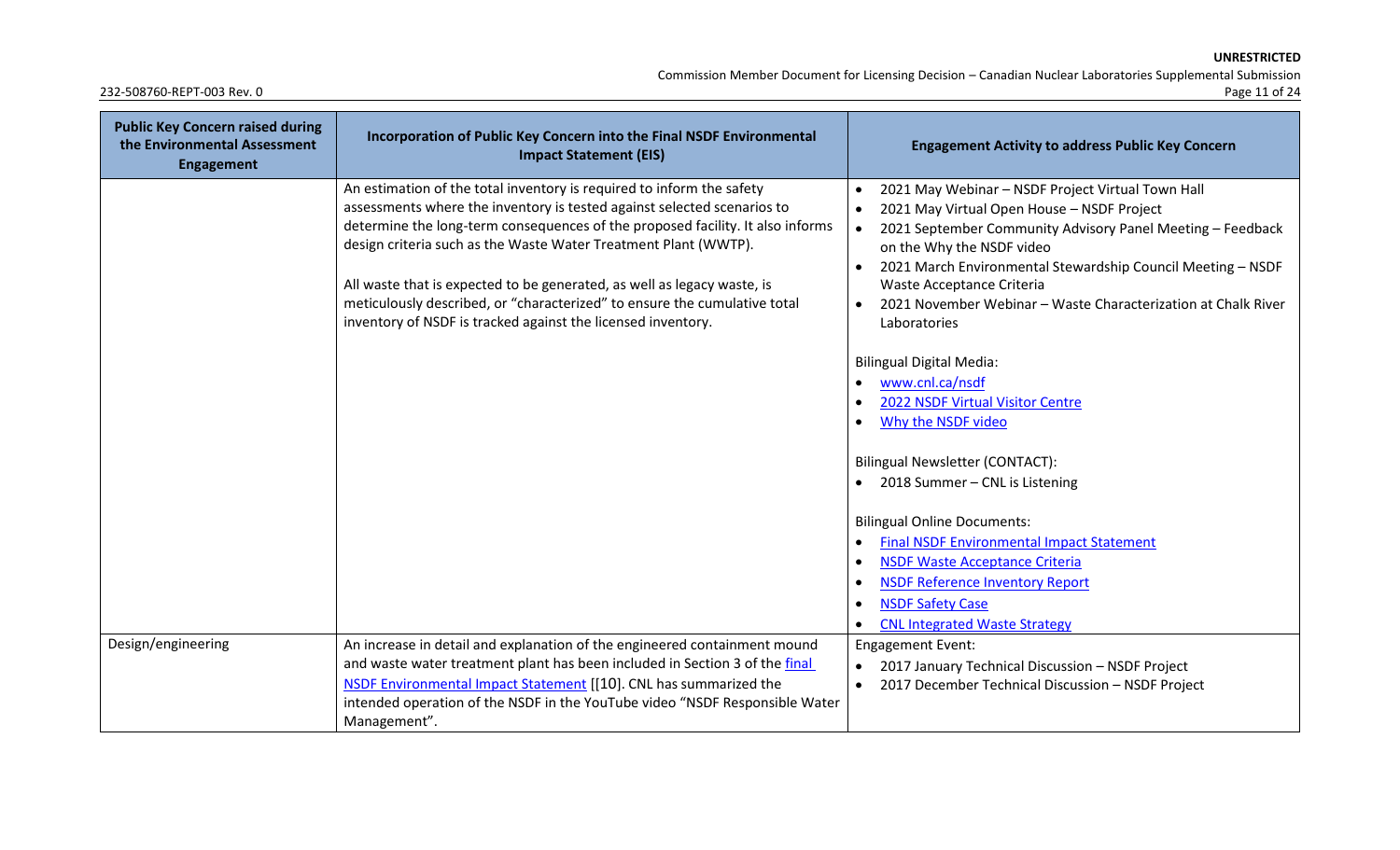Commission Member Document for Licensing Decision – Canadian Nuclear Laboratories Supplemental Submission

| <b>Public Key Concern raised during</b><br>the Environmental Assessment<br><b>Engagement</b> | Incorporation of Public Key Concern into the Final NSDF Environmental<br><b>Impact Statement (EIS)</b>                                                                                                                                                                                                                                                                                                                                                                                                                                                                                                                                                                                                                                                                                                                                                                                                                                                                                                                                          | <b>Engagement Activity to address Public Key Concern</b>                                                                                                                                                                                                                                                                                                                                                                                                                                                                                                                                                                                                                                                                                                                                                                                                                                                                                                                                                                                                                                                                                                                                                                                                                                                                                                                                                                                                                                                                                                                                 |
|----------------------------------------------------------------------------------------------|-------------------------------------------------------------------------------------------------------------------------------------------------------------------------------------------------------------------------------------------------------------------------------------------------------------------------------------------------------------------------------------------------------------------------------------------------------------------------------------------------------------------------------------------------------------------------------------------------------------------------------------------------------------------------------------------------------------------------------------------------------------------------------------------------------------------------------------------------------------------------------------------------------------------------------------------------------------------------------------------------------------------------------------------------|------------------------------------------------------------------------------------------------------------------------------------------------------------------------------------------------------------------------------------------------------------------------------------------------------------------------------------------------------------------------------------------------------------------------------------------------------------------------------------------------------------------------------------------------------------------------------------------------------------------------------------------------------------------------------------------------------------------------------------------------------------------------------------------------------------------------------------------------------------------------------------------------------------------------------------------------------------------------------------------------------------------------------------------------------------------------------------------------------------------------------------------------------------------------------------------------------------------------------------------------------------------------------------------------------------------------------------------------------------------------------------------------------------------------------------------------------------------------------------------------------------------------------------------------------------------------------------------|
|                                                                                              | A number of comments were received questioning CNL's confidence in the<br>550-year design-life of the engineered containment mound, a key component<br>of which is are the High-Density Polyethylene (HDPE) Geomembranes (GMB).<br>Dr. Kerry Rowe, a globally recognized expert in geomembrane systems based at<br>Queens University has undertaken testing of the NSDF geomembrane and<br>provided the scientific evidence to demonstrate with confidence that 550-year<br>service-life will be met. Methods for testing and data analyses were performed<br>in accordance with applicable standards and have been published in a number<br>of peer-reviewed journals.<br>To ensure the integrity of the HDPE materials and quality of installation, the<br>NSDF Project will apply a Construction Quality Assurance (CQA) program. The<br>CQA Program will include confirmatory tests and inspection by qualified<br>personnel prior to and during liner installation. The design also includes<br>systems to monitor and detect any leakage. | 2018 April Environmental Stewardship Council Meeting - Design<br>Improvements Based on Feedback and Key Public Issues Relevant<br>to the NSDF Performance Assessment<br>2018 June Environmental Stewardship Council Meeting - Draft<br>$\bullet$<br><b>Environmental Impact Statement Themes</b><br>2018 October Webinar - Draft Environmental Impact Statement<br>$\bullet$<br>Themes<br>2018 October Environmental Stewardship Council Meeting -<br>$\bullet$<br><b>NSDF Effluent Discharge Alternatives</b><br>2019 March Webinar - NSDF Waste Inventory and Geomembrane<br>$\bullet$<br><b>Testing Program</b><br>2019 March Environmental Stewardship Council Meeting -<br>$\bullet$<br><b>Geomembrane Testing Program</b><br>2019 April Breakfast Briefing - Factors Affecting Radioactive<br>$\bullet$<br><b>Waste Disposal Decisions</b><br>2019 May Focus Group - NSDF Effluent Discharge Alternatives<br>$\bullet$<br>2019 June Webinar - How IAEA Guidance is Applied to the NSDF<br>$\bullet$<br>Project<br>2019 June Breakfast Briefing - A Barrier System for a 550 Design<br>$\bullet$<br>Life<br>2019 September Webinar - Overcoming Engineering Challenges<br>$\bullet$<br>2019 September Breakfast Briefing - NSDF Engineered<br>$\bullet$<br>Containment Mound Seismic Capacity & Liquefaction Mitigation<br>2019 December Webinar - Updates to the Revised Draft<br>$\bullet$<br><b>Environmental Impact Statement</b><br>2020 February Breakfast Briefing - The Long-term Safety of the<br>$\bullet$<br><b>NSDF</b><br>2020 June Webinar - NSDF Alternative Options |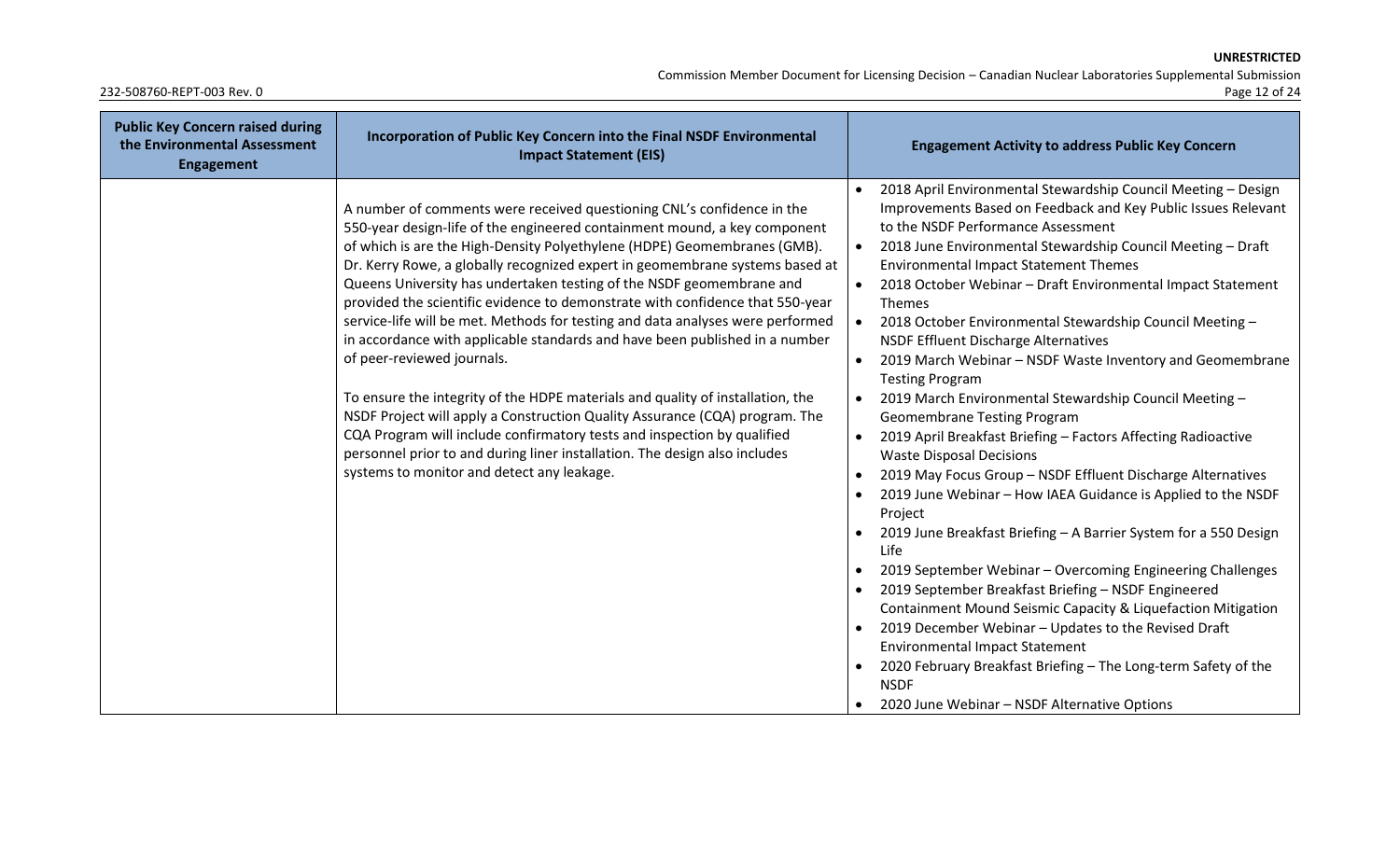Commission Member Document for Licensing Decision – Canadian Nuclear Laboratories Supplemental Submission

| <b>Public Key Concern raised during</b><br>the Environmental Assessment<br><b>Engagement</b> | Incorporation of Public Key Concern into the Final NSDF Environmental<br><b>Impact Statement (EIS)</b>                                                                                                                                                                                                                           | <b>Engagement Activity to address Public Key Concern</b>                                                                                                                                                                                                                                                               |
|----------------------------------------------------------------------------------------------|----------------------------------------------------------------------------------------------------------------------------------------------------------------------------------------------------------------------------------------------------------------------------------------------------------------------------------|------------------------------------------------------------------------------------------------------------------------------------------------------------------------------------------------------------------------------------------------------------------------------------------------------------------------|
|                                                                                              |                                                                                                                                                                                                                                                                                                                                  | 2020 June Environmental Stewardship Council Meeting - Progress<br>on the NSDF Environmental Impact Statement<br>2020 October Virtual Open House - NSDF Project<br>2021 March Webinar - NSDF Project Fact or Fiction<br>2021 May Webinar - NSDF Project Virtual Town Hall<br>2021 May Virtual Open House - NSDF Project |
|                                                                                              |                                                                                                                                                                                                                                                                                                                                  | <b>Bilingual Digital Media:</b><br>www.cnl.ca/nsdf<br>2022 NSDF Virtual Visitor Centre<br>Responsible Water Management video<br>A Safe Solution infographic<br><b>Engineered Containment Mound infographic</b>                                                                                                         |
|                                                                                              |                                                                                                                                                                                                                                                                                                                                  | Bilingual Newsletter (CONTACT):<br>2017 Winter - #coolthingswedo (NSDF baseliner)<br>2018 Summer - CNL is Listening<br>2019 Summer - Built to Last: The NSDF Liner                                                                                                                                                     |
|                                                                                              |                                                                                                                                                                                                                                                                                                                                  | <b>Bilingual Online Documents:</b><br><b>Final NSDF Environmental Impact Statement</b><br><b>NSDF Safety Case</b><br>International Review Panel Report - NSDF Safety Case and<br><b>Assessment Documents</b>                                                                                                           |
| Long-term monitoring &<br>accountability                                                     | As discussed in updates to Section 3 of the final NSDF Environmental Impact<br>Statement [10], as the owner of the CRL site and of the associated liabilities,<br>Atomic Energy of Canada Limited (AECL) - a federal Crown corporation - will<br>ensure that the site is safely managed and controlled for as long as necessary. | <b>Engagement Event:</b><br>2017 December Technical Discussion - NSDF Project<br>2018 June Environmental Stewardship Council Meeting - Draft<br>$\bullet$<br><b>Environmental Impact Statement Themes</b>                                                                                                              |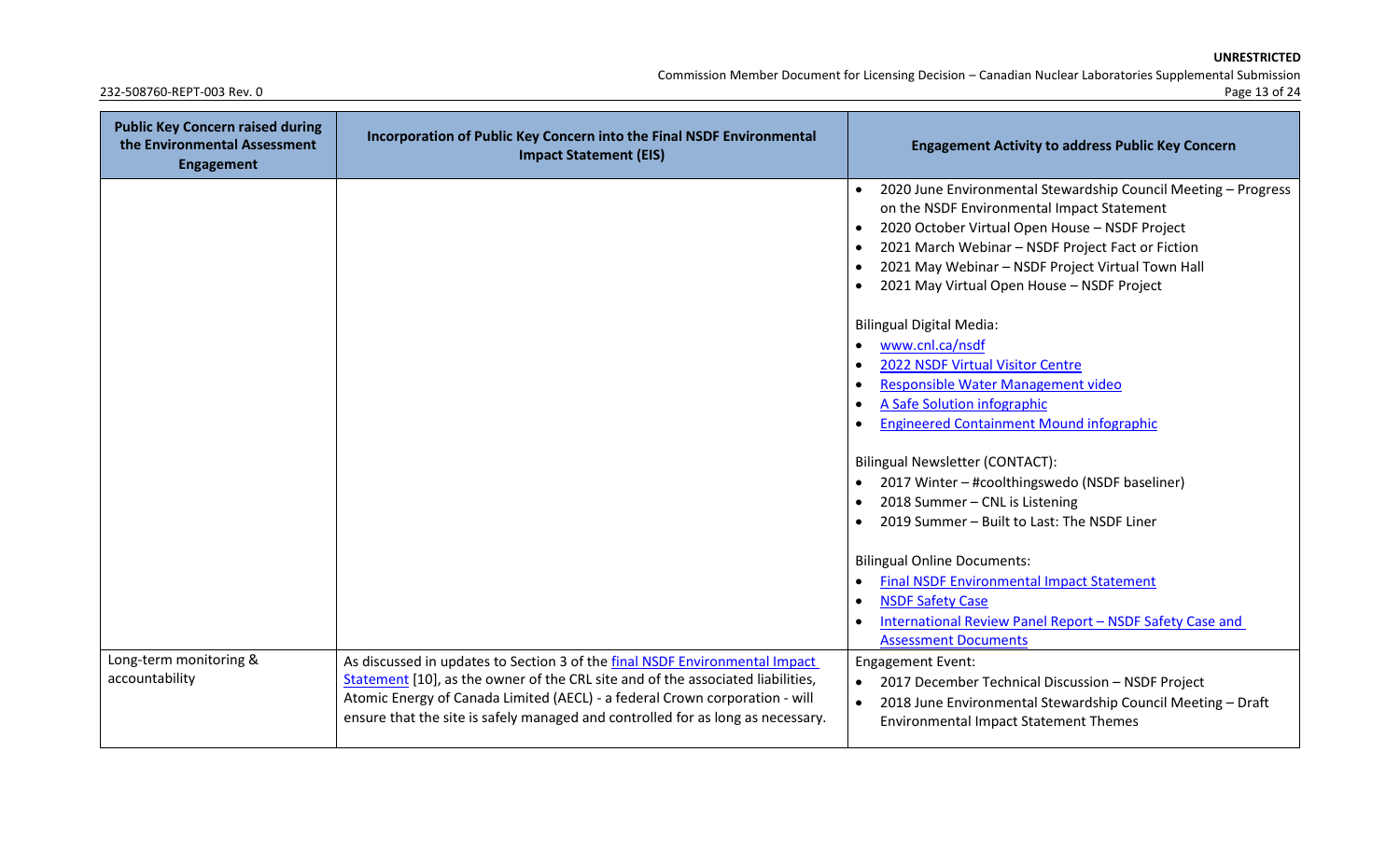Commission Member Document for Licensing Decision – Canadian Nuclear Laboratories Supplemental Submission

| <b>Public Key Concern raised during</b><br>the Environmental Assessment<br>Engagement | Incorporation of Public Key Concern into the Final NSDF Environmental<br><b>Impact Statement (EIS)</b>                                                                                                                                                                                                                                             | <b>Engagement Activity to address Public Key Concern</b>                                                                                                                                                                                                                                                                                                                                                                                                                                                                                                                                                                                                                                                                                                                                                                                                                                                                                                                                                                                                                                                                                               |
|---------------------------------------------------------------------------------------|----------------------------------------------------------------------------------------------------------------------------------------------------------------------------------------------------------------------------------------------------------------------------------------------------------------------------------------------------|--------------------------------------------------------------------------------------------------------------------------------------------------------------------------------------------------------------------------------------------------------------------------------------------------------------------------------------------------------------------------------------------------------------------------------------------------------------------------------------------------------------------------------------------------------------------------------------------------------------------------------------------------------------------------------------------------------------------------------------------------------------------------------------------------------------------------------------------------------------------------------------------------------------------------------------------------------------------------------------------------------------------------------------------------------------------------------------------------------------------------------------------------------|
|                                                                                       | As discussed in updates to Section 11 of the final NSDF Environmental Impact<br>Statement [10], a conceptual long-term environmental monitoring program for<br>the NSDF Project has been developed. A detailed monitoring program will be<br>provided in the follow-up monitoring report to be submitted- as a part of the<br>license application. | 2018 October Webinar - Draft Environmental Impact Statement<br>Themes<br>$\bullet$<br>2019 April Breakfast Briefing - Factors Affecting Radioactive<br><b>Waste Disposal Decisions</b><br>2019 December Webinar - Updates to the Revised Draft<br><b>Environmental Impact Statement</b><br>2020 February Breakfast Briefing - The Long-term Safety of the<br><b>NSDF</b><br>2020 June Environmental Stewardship Council Meeting - Progress<br>$\bullet$<br>on the NSDF Environmental Impact Statement<br>2020 December Webinar - Draft Environmental Assessment<br>Follow-Up Monitoring Program (EAFMP) for the NSDF<br>2021 May Webinar - NSDF Project Virtual Town Hall<br>2021 May Virtual Open House - NSDF Project<br>2021 October Technical Discussion - EAFMP: Environmental<br><b>Monitoring Program</b><br>2021 October Technical Discussion - EAFMF: Groundwater<br><b>Monitoring Program</b><br><b>Bilingual Digital Media:</b><br>www.cnl.ca/nsdf<br>2022 NSDF Virtual Visitor Centre<br>Why the NSDF video<br>$\bullet$<br><b>Bilingual Newsletter (CONTACT):</b><br>2018 Summer - CNL is Listening<br>2021 Winter - The NSDF Safety Case |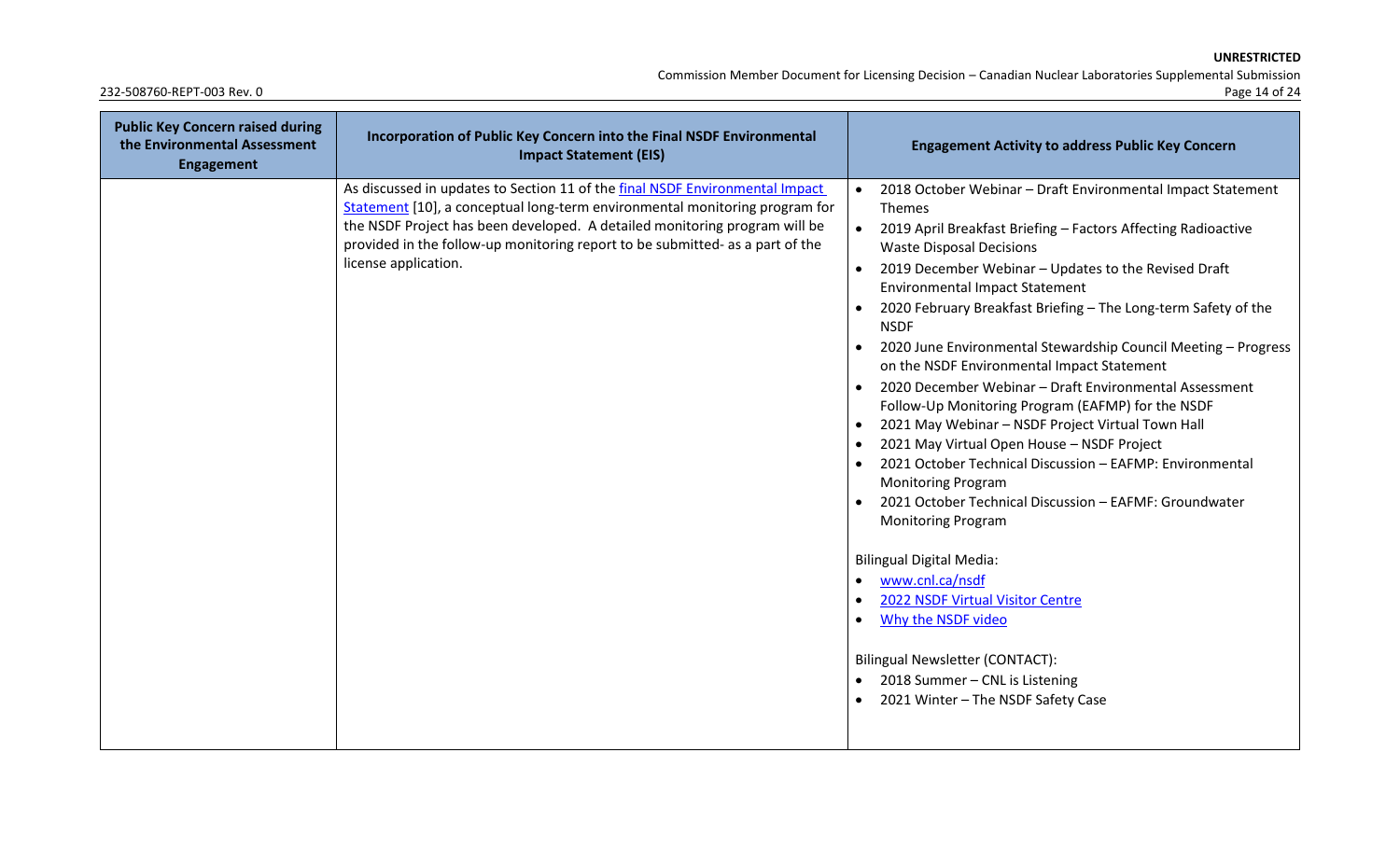Commission Member Document for Licensing Decision – Canadian Nuclear Laboratories Supplemental Submission

| <b>Public Key Concern raised during</b><br>the Environmental Assessment<br><b>Engagement</b> | Incorporation of Public Key Concern into the Final NSDF Environmental<br><b>Impact Statement (EIS)</b>                                                                                                                                                                                                                                                                                                                                                                                                                                                                                                                                                                                | <b>Engagement Activity to address Public Key Concern</b>                                                                                                                                                                                                                                                                                                                                                                                                                                                                                                                                                      |
|----------------------------------------------------------------------------------------------|---------------------------------------------------------------------------------------------------------------------------------------------------------------------------------------------------------------------------------------------------------------------------------------------------------------------------------------------------------------------------------------------------------------------------------------------------------------------------------------------------------------------------------------------------------------------------------------------------------------------------------------------------------------------------------------|---------------------------------------------------------------------------------------------------------------------------------------------------------------------------------------------------------------------------------------------------------------------------------------------------------------------------------------------------------------------------------------------------------------------------------------------------------------------------------------------------------------------------------------------------------------------------------------------------------------|
| Alternative means assessment                                                                 | The revised Environmental Impact Statement will have an expanded Alternative                                                                                                                                                                                                                                                                                                                                                                                                                                                                                                                                                                                                          | <b>Bilingual Online Documents:</b><br><b>Final NSDF Environmental Impact Statement</b><br>International Review Panel Report - NSDF Safety Case and<br><b>Assessment Documents</b><br>Draft Environmental Assessment Follow-Up Monitoring Program<br>for the NSDF<br><b>Engagement Event:</b>                                                                                                                                                                                                                                                                                                                  |
| (including site selection)                                                                   | Means in Section 2 of the final NSDF Environmental Impact Statement [10] to<br>better clarify the process that was followed to determine the NSDF location and<br>design features. Based on questions and comments received, a summary of<br>some of key information is provided below.<br>Why the Chalk River site?<br>Chalk River Laboratories is the most suitable host site as more than 90% of<br>the waste to be managed in the NSDF is already on the CRL site. This location<br>for the facility avoids the time, cost, and risk in transporting the waste to<br>another location and reduce the unnecessary generation of tons of<br>greenhouse gas emissions.               | 2017 December Technical Discussion - NSDF Project<br>2018 April Environmental Stewardship Council Meeting - Design<br>Improvements Based on Feedback and Key Public Issues Relevant<br>to the NSDF Performance Assessment<br>2018 June Environmental Stewardship Council Meeting - Draft<br><b>Environmental Impact Statement Themes</b><br>2018 October Webinar - Draft Environmental Impact Statement<br>$\bullet$<br>Themes<br>2019 April Breakfast Briefing - Factors Affecting Radioactive<br><b>Waste Disposal Decisions</b><br>2019 June Webinar - How IAEA Guidance is Applied to the NSDF<br>Project |
|                                                                                              | Why the East Mattawa Road Location on the Chalk River Site?<br>The chosen East Mattawa Road (EMR) site is closest to the CRL main campus<br>and therefore closest to the mandatory support services (e.g., electricity,<br>water, heat). It is located within the Perch Lake drainage basin, which has<br>been impacted by other historic waste management practices. Groundwater<br>flow and contaminant migration at CRL site has been studied for over six<br>decades and the Perch Lake Basin is well understood, better enabling CNL to<br>mitigate any potential impacts from the NSDF facility.<br>Placing the NSDF at the EMR site allows us to consolidate it within an area | 2019 June Breakfast Briefing - A Barrier System for a 550 Design<br>Life<br>2019 September Breakfast Briefing - NSDF Engineered<br>$\bullet$<br>Containment Mound Seismic Capacity & Liquefaction Mitigation<br>$\bullet$<br>2019 December Webinar - Updates to the Revised Draft<br><b>Environmental Impact Statement</b><br>2020 June Webinar - NSDF Alternative Options<br>2020 June Environmental Stewardship Council Meeting - Progress<br>on the NSDF Environmental Impact Statement<br>2020 September Webinar - A Virtual Tour of the NSDF                                                             |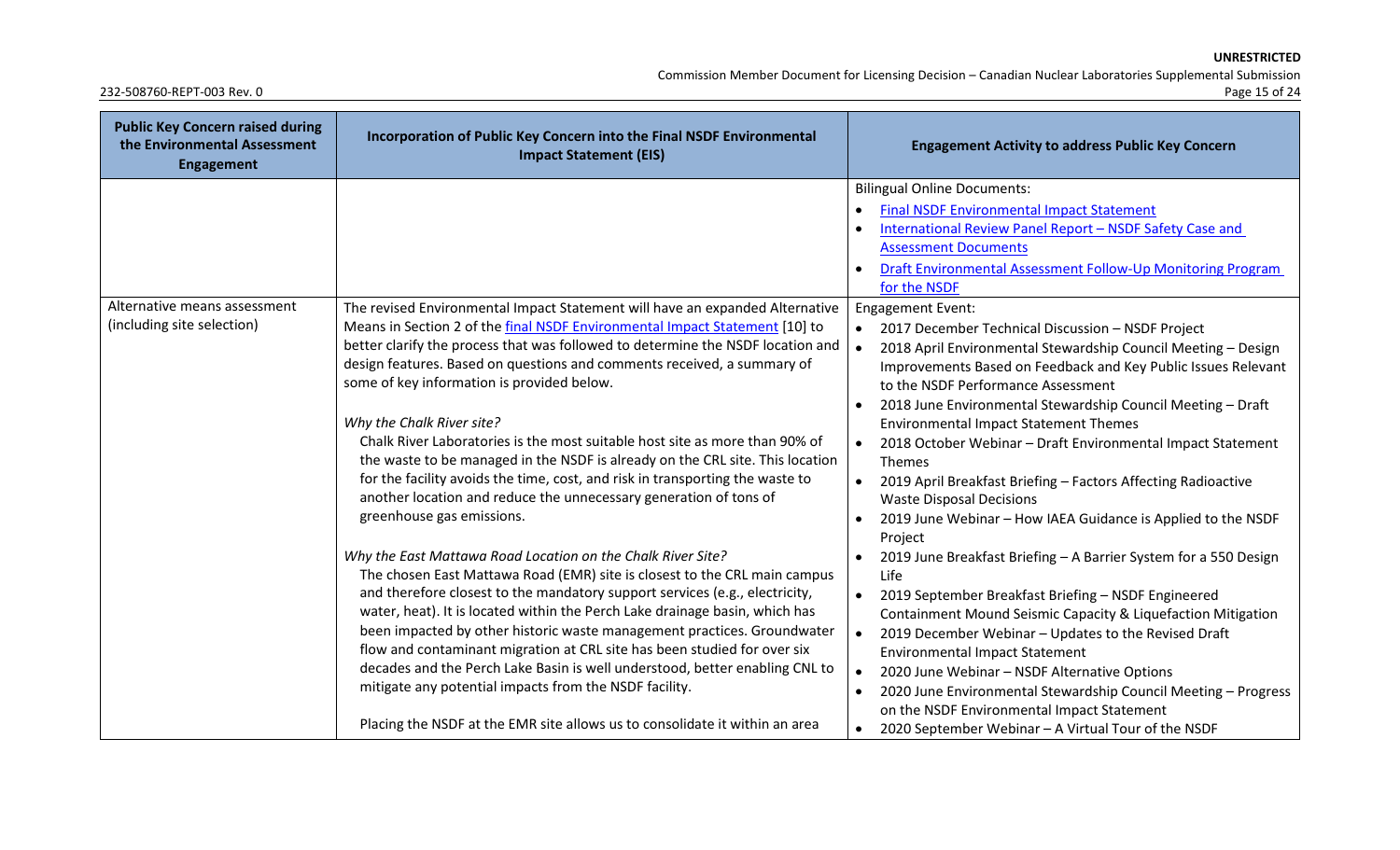Commission Member Document for Licensing Decision – Canadian Nuclear Laboratories Supplemental Submission

| <b>Public Key Concern raised during</b><br>the Environmental Assessment<br><b>Engagement</b> | Incorporation of Public Key Concern into the Final NSDF Environmental<br><b>Impact Statement (EIS)</b>                                                                                                                                                                                                                                                                                                                                                                                                                                         | <b>Engagement Activity to address Public Key Concern</b>                                                                                                                                                                                                                                                                                                                                                                                                                                  |
|----------------------------------------------------------------------------------------------|------------------------------------------------------------------------------------------------------------------------------------------------------------------------------------------------------------------------------------------------------------------------------------------------------------------------------------------------------------------------------------------------------------------------------------------------------------------------------------------------------------------------------------------------|-------------------------------------------------------------------------------------------------------------------------------------------------------------------------------------------------------------------------------------------------------------------------------------------------------------------------------------------------------------------------------------------------------------------------------------------------------------------------------------------|
|                                                                                              | that is currently affected by historic and on-going operations. The Alternate<br>site is in a largely undeveloped area, which means it is an unaffected, natural<br>site. There are no pre-existing plumes or contamination from waste storage<br>in the vicinity of the Alternate site. CNL and AECL would prefer to retain the<br>Alternate site as a largely undeveloped area, providing protected habitat for<br>species at risk such as the Blanding's Turtle and bats.                                                                   | 2021 March Webinar - NSDF Project Fact or Fiction<br>2021 May Webinar - NSDF Project Virtual Town Hall<br>2021 May Virtual Open House - NSDF Project<br>2021 September Community Advisory Panel Meeting - Feedback<br>on the Why the NSDF video                                                                                                                                                                                                                                           |
|                                                                                              | Why a near surface disposal facility?<br>Near surface disposal facilities, as proposed for the NSDF Project, are suitable<br>for the disposal of low-level waste as noted by IAEA guidance. An engineered<br>containment mound design is a best available technology in consideration of<br>the proposed waste stream which the vast majority is impacted soils and<br>demolition debris. NSDF has been sited and designed to provide features that<br>are aimed at the isolation of the radioactive waste from people and the<br>environment. | <b>Bilingual Digital Media:</b><br>www.cnl.ca/nsdf<br>2022 NSDF Virtual Visitor Centre<br>Why the NSDF video<br>$\bullet$<br>Responsible Water Management video<br>$\bullet$<br>A Safe Solution infographic<br>$\bullet$<br><b>Engineered Containment Mound infographic</b><br>Bilingual Newsletter (CONTACT):<br>2018 Summer - CNL is Listening<br>2019 Summer - Built to Last: The NSDF Liner<br><b>Bilingual Online Documents:</b><br><b>Final NSDF Environmental Impact Statement</b> |
| <b>Environmental events</b><br>(e.g., flooding, earthquakes)                                 | Section 10 (Effects of the Environment on the Project) of the final NSDF<br>Environmental Impact Statement [10] describes how the design basis of NSDF<br>has considered all environmental events that are likely to occur within the<br>assessment timeframe. Other disruptive environmental events have been<br>further analyzed in the safety assessments, considering both during the<br>operations phase (SAR) and post-closure (PostSA).<br>Earthquakes: The analysis has shown that the design of the engineered                        | <b>NSDF Safety Case</b><br><b>Engagement Event:</b><br>2017 December Technical Discussion - NSDF Project<br>$\bullet$<br>2018 April Environmental Stewardship Council Meeting - Design<br>Improvements Based on Feedback and Key Public Issues Relevant<br>to the NSDF Performance Assessment<br>2018 June Environmental Stewardship Council Meeting - Draft<br><b>Environmental Impact Statement Themes</b>                                                                              |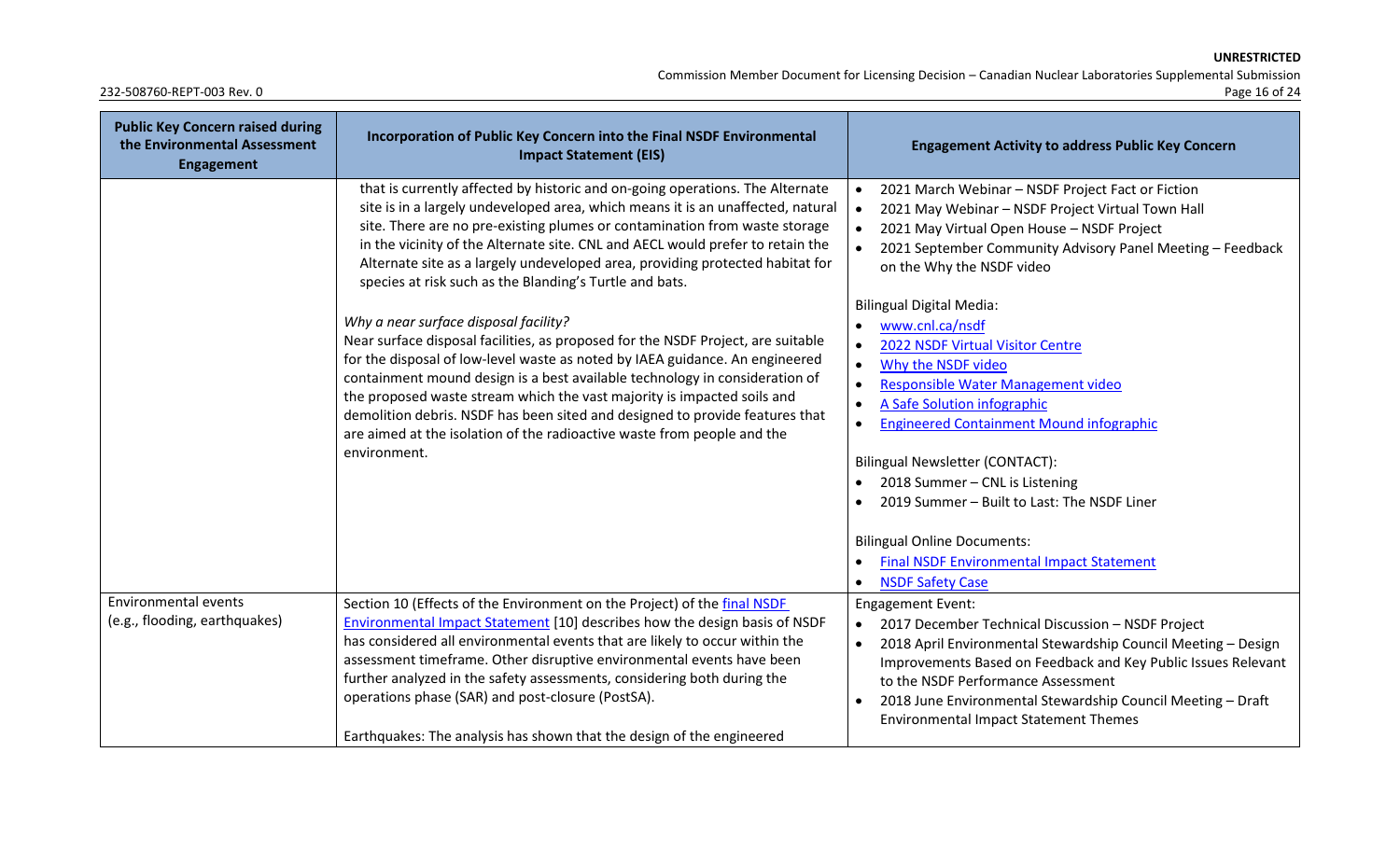Commission Member Document for Licensing Decision – Canadian Nuclear Laboratories Supplemental Submission

| <b>Public Key Concern raised during</b><br>the Environmental Assessment<br><b>Engagement</b> | Incorporation of Public Key Concern into the Final NSDF Environmental<br><b>Impact Statement (EIS)</b>                                 |           | <b>Engagement Activity to address Public Key Concern</b>                                                            |
|----------------------------------------------------------------------------------------------|----------------------------------------------------------------------------------------------------------------------------------------|-----------|---------------------------------------------------------------------------------------------------------------------|
|                                                                                              | containment mound is robust and can withstand a 1:10,000-year earthquake.                                                              | $\bullet$ | 2018 October Webinar - Draft Environmental Impact Statement                                                         |
|                                                                                              | Design changes to the engineered containment mound have been made to                                                                   |           | Themes                                                                                                              |
|                                                                                              | mitigate liquefaction potential. A replacement of the liquefiable soils with                                                           |           | 2019 June Breakfast Briefing - A Barrier System for a 550 Design                                                    |
|                                                                                              | graded granular material from the bedrock excavation at site was considered as                                                         |           | Life                                                                                                                |
|                                                                                              | an optimal solution and included in the design of the engineered containment                                                           | $\bullet$ | 2019 September Webinar - Overcoming Engineering Challenges                                                          |
|                                                                                              | mound.                                                                                                                                 |           | 2019 September Breakfast Briefing - NSDF Engineered<br>Containment Mound Seismic Capacity & Liquefaction Mitigation |
|                                                                                              | Tornadoes: The design of the waste water treatment plant has been made<br>more robust to withstand potential tornadoes and high winds. |           | 2019 December Webinar - Updates to the Revised Draft<br><b>Environmental Impact Statement</b>                       |
|                                                                                              |                                                                                                                                        |           | 2020 February Breakfast Briefing - The Long-term Safety of the                                                      |
|                                                                                              | Precipitation: The design basis increases the capacity for the collection tanks for                                                    |           | <b>NSDF</b>                                                                                                         |
|                                                                                              | the waste water treatment plant to accommodate 100-year back to back storm                                                             |           | 2020 September Webinar - A Virtual Tour of the NSDF                                                                 |
|                                                                                              | events.                                                                                                                                | $\bullet$ | 2021 March Webinar - NSDF Project Fact or Fiction                                                                   |
|                                                                                              |                                                                                                                                        |           | 2021 May Webinar - NSDF Project Virtual Town Hall                                                                   |
|                                                                                              | Flooding: The base of the proposed NSDF is located approximately 163 metres                                                            |           | 2021 May Virtual Open House - NSDF Project                                                                          |
|                                                                                              | above sea level, which is approximately 50 metres above the current water                                                              |           | 2021 June Webinar - Developing the Safety Case                                                                      |
|                                                                                              | levels of the Ottawa River. Local residents can be assured that the proposed                                                           |           | 2021 June Environmental Stewardship Council Meeting -                                                               |
|                                                                                              | site is situated well outside of a flood plain. The Ottawa River posed no flooding                                                     |           | Developing the Safety Case                                                                                          |
|                                                                                              | threat to the Chalk River Laboratories site or its operations during the 2019                                                          |           |                                                                                                                     |
|                                                                                              | high-water conditions, nor would it have impacted the NSDF.                                                                            |           | <b>Bilingual Digital Media:</b>                                                                                     |
|                                                                                              |                                                                                                                                        |           | www.cnl.ca/nsdf                                                                                                     |
|                                                                                              |                                                                                                                                        |           | 2022 NSDF Virtual Visitor Centre                                                                                    |
|                                                                                              |                                                                                                                                        |           | Why the NSDF video                                                                                                  |
|                                                                                              |                                                                                                                                        |           | <b>Engineered Containment Mound infographic</b>                                                                     |
|                                                                                              |                                                                                                                                        |           | Bilingual Newsletter (CONTACT):                                                                                     |
|                                                                                              |                                                                                                                                        |           | 2018 Summer - CNL is Listening                                                                                      |
|                                                                                              |                                                                                                                                        |           | 2019 Summer - Built to Last: The NSDF Liner                                                                         |
|                                                                                              |                                                                                                                                        | $\bullet$ | 2021 Winter - The NSDF Safety Case                                                                                  |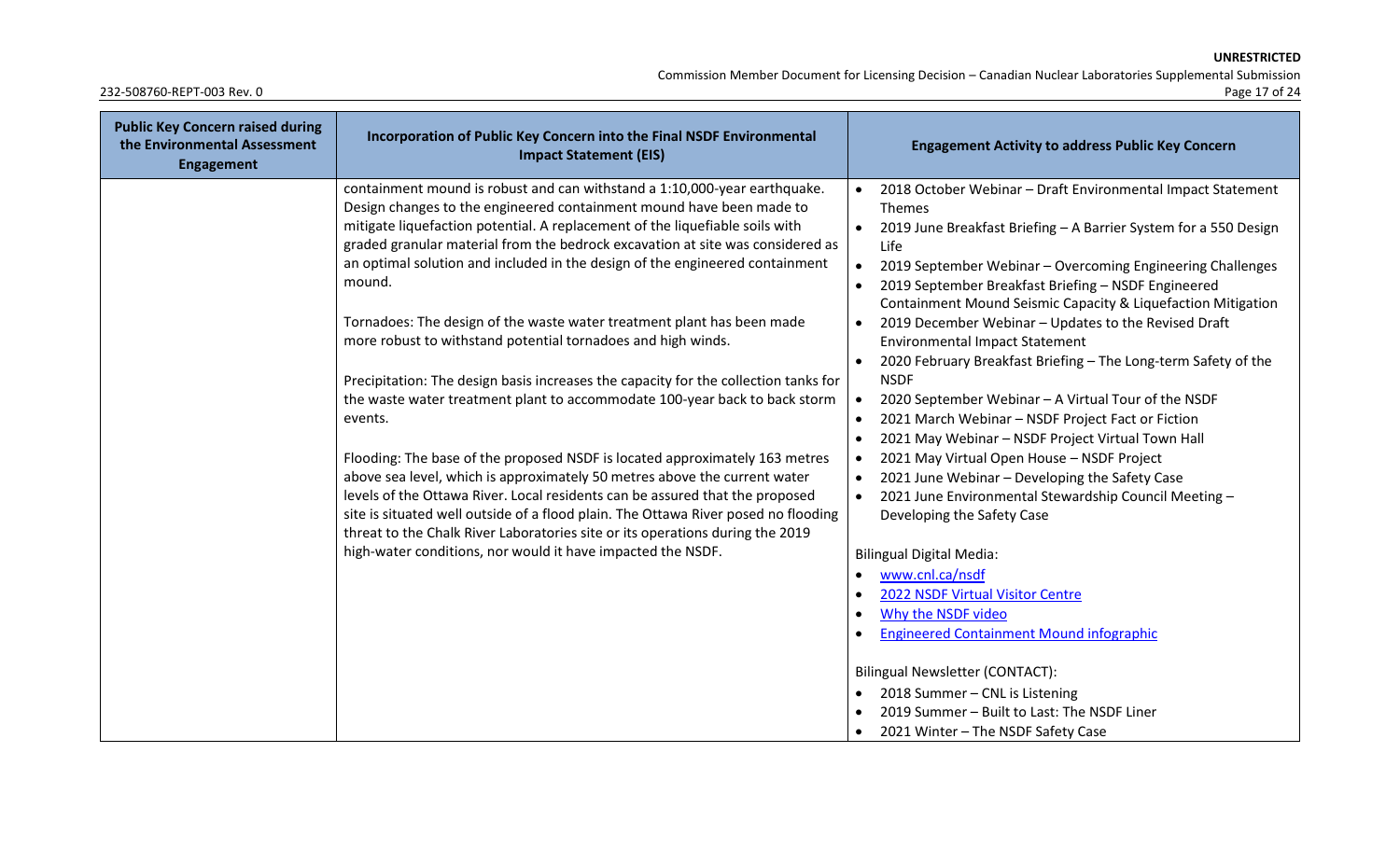Commission Member Document for Licensing Decision – Canadian Nuclear Laboratories Supplemental Submission

| <b>Public Key Concern raised during</b><br>the Environmental Assessment<br><b>Engagement</b> | Incorporation of Public Key Concern into the Final NSDF Environmental<br><b>Impact Statement (EIS)</b>                                                                                                                                                                                                                                                                                                                                                                                                                                                                                                                                                                                                                                                                                                                                                                                                                                                                                                                                                                                                                                                                                                                                                                                                                                                                                                                                                                                                                                                                                                                                                                                                                                                                                                                 | <b>Engagement Activity to address Public Key Concern</b>                                                                                                                                                                                                                                                                                                                                                                                                                                                                                                                                                                                                                                                                                                                                                                                                                                                                                                                                                                                                                                                                                                                                                                                                                                                            |
|----------------------------------------------------------------------------------------------|------------------------------------------------------------------------------------------------------------------------------------------------------------------------------------------------------------------------------------------------------------------------------------------------------------------------------------------------------------------------------------------------------------------------------------------------------------------------------------------------------------------------------------------------------------------------------------------------------------------------------------------------------------------------------------------------------------------------------------------------------------------------------------------------------------------------------------------------------------------------------------------------------------------------------------------------------------------------------------------------------------------------------------------------------------------------------------------------------------------------------------------------------------------------------------------------------------------------------------------------------------------------------------------------------------------------------------------------------------------------------------------------------------------------------------------------------------------------------------------------------------------------------------------------------------------------------------------------------------------------------------------------------------------------------------------------------------------------------------------------------------------------------------------------------------------------|---------------------------------------------------------------------------------------------------------------------------------------------------------------------------------------------------------------------------------------------------------------------------------------------------------------------------------------------------------------------------------------------------------------------------------------------------------------------------------------------------------------------------------------------------------------------------------------------------------------------------------------------------------------------------------------------------------------------------------------------------------------------------------------------------------------------------------------------------------------------------------------------------------------------------------------------------------------------------------------------------------------------------------------------------------------------------------------------------------------------------------------------------------------------------------------------------------------------------------------------------------------------------------------------------------------------|
|                                                                                              |                                                                                                                                                                                                                                                                                                                                                                                                                                                                                                                                                                                                                                                                                                                                                                                                                                                                                                                                                                                                                                                                                                                                                                                                                                                                                                                                                                                                                                                                                                                                                                                                                                                                                                                                                                                                                        | <b>Bilingual Online Documents:</b><br><b>Final NSDF Environmental Impact Statement</b><br>$\bullet$<br><b>NSDF Safety Case</b><br>$\bullet$                                                                                                                                                                                                                                                                                                                                                                                                                                                                                                                                                                                                                                                                                                                                                                                                                                                                                                                                                                                                                                                                                                                                                                         |
| Protection of the Ottawa River                                                               | As discussed in Section 3 (Project Description) of the final NSDF Environmental<br>Impact Statement [10], the proposed facility has been designed to ensure<br>leachate and wastewater are controlled as well as treated to meet effluent<br>discharge targets that have been developed to be protective of the public and<br>environment health. Additionally, waste emplacement plans have been<br>developed to minimize the generation of wastewater during operation of the<br>engineered containment mound. CNL has also summarized the intended<br>operation of the NSDF in the YouTube video "NSDF Responsible Water<br>Management".<br>A state-of-the-art waste water treatment plant has been designed to remove<br>both radiological and chemical contaminants. CNL has performed pilot testing<br>of the proposed wastewater treatment process utilizing simulated wastewater<br>representative of what we expect to collect and treat when the NSDF is in<br>operation. Through pilot testing we have demonstrated that we can achieve<br>the effluent discharge targets. Furthermore, the plant is designed for batch<br>releases, which means all liquid effluent must be sampled and proven to meet<br>our targets before discharge.<br>CNL is providing the necessary evidence and the science-based explanation that<br>supports placing the facility at the Chalk River location as captured in updates<br>to Sections 5.4.1 (Hydrology), 5.4.2 (Surface Water Quality),<br>5.5 (Aquatic Environment), 5.9 (Land and Resource Use) and 6.0 (Indigenous<br>Interests) of the final NSDF Environmental Impact Statement [10]. In response<br>to concerns received the Regional Study Area for the land use assessment in<br>the final NSDF Environmental Impact Statement [10] was expanded further to | <b>Engagement Event:</b><br>2017 December Technical Discussion - NSDF Project<br>2018 June Environmental Stewardship Council Meeting - Draft<br><b>Environmental Impact Statement Themes</b><br>2018 October Webinar - Draft Environmental Impact Statement<br>Themes<br>2018 October Environmental Stewardship Council Meeting -<br>$\bullet$<br><b>NSDF Effluent Discharge Alternatives</b><br>2019 March Webinar - NSDF Waste Inventory and Geomembrane<br><b>Testing Program</b><br>2019 March Environmental Stewardship Council Meeting -<br>$\bullet$<br><b>Geomembrane Testing Program</b><br>2019 May Focus Group - NSDF Effluent Discharge Alternatives<br>2019 June Webinar - How IAEA Guidance is Applied to the NSDF<br>Project<br>2019 June Breakfast Briefing - A Barrier System for a 550 Design<br>Life<br>2019 December Webinar - Updates to the Revised Draft<br>$\bullet$<br><b>Environmental Impact Statement</b><br>2020 February Breakfast Briefing - The Long-term Safety of the<br><b>NSDF</b><br>2020 September Webinar - A Virtual Tour of the NSDF<br>$\bullet$<br>2020 December Webinar - Draft Environmental Assessment<br>Follow-Up Monitoring Program (EAFMP) for the NSDF<br>2021 March Webinar - NSDF Project Fact or Fiction<br>2021 May Webinar - NSDF Project Virtual Town Hall |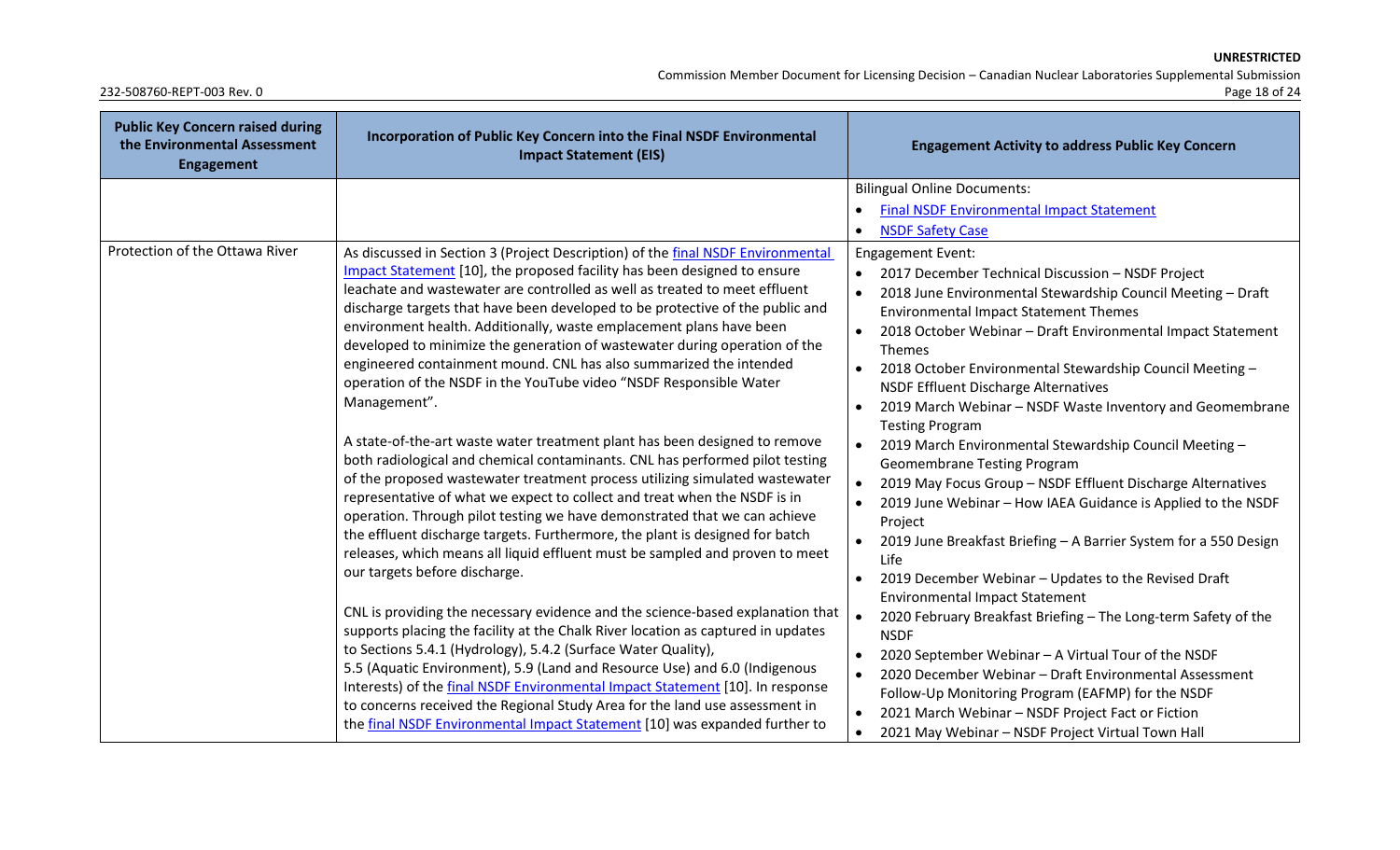Commission Member Document for Licensing Decision – Canadian Nuclear Laboratories Supplemental Submission

| <b>Public Key Concern raised during</b><br>the Environmental Assessment<br>Engagement | Incorporation of Public Key Concern into the Final NSDF Environmental<br><b>Impact Statement (EIS)</b>                                                                                                                                                                                                                                                                                                                                                                                                                                                                                                                                                                             | <b>Engagement Activity to address Public Key Concern</b>                                                                                                                                                                                                                                                                                                                                                                                                                                         |
|---------------------------------------------------------------------------------------|------------------------------------------------------------------------------------------------------------------------------------------------------------------------------------------------------------------------------------------------------------------------------------------------------------------------------------------------------------------------------------------------------------------------------------------------------------------------------------------------------------------------------------------------------------------------------------------------------------------------------------------------------------------------------------|--------------------------------------------------------------------------------------------------------------------------------------------------------------------------------------------------------------------------------------------------------------------------------------------------------------------------------------------------------------------------------------------------------------------------------------------------------------------------------------------------|
|                                                                                       | include a reach of the Ottawa River extending 8 km downstream of the CRL site.<br>In response to comments received from the public, receptors downstream of<br>the CRL site in Sheenboro and Ottawa-Gatineau were explicitly modelled in the<br>PostSA and the results summarized in Section 5.8 of the final NSDF<br><b>Environmental Impact Statement [10].</b><br>Lastly CNL's environmental and effluent monitoring program will be expanded<br>to include the NSDF waste water treatment plant effluent, surface water in the<br>Perch Lake Basin, and groundwater to confirm performance of the engineered<br>containment mound and on-going monitoring of the Ottawa River. | $\bullet$<br>2021 May Virtual Open House - NSDF Project<br>2021 June Webinar - Developing the Safety Case<br>2021 June Environmental Stewardship Council Meeting -<br>Developing the Safety Case<br>2021 September Technical Discussion - EAFMP: Effluent<br><b>Verification Monitoring</b><br>2021 October Technical Discussion - EAFMP: Environmental<br>$\bullet$<br><b>Monitoring Program</b><br>2021 October Technical Discussion - EAFMF: Groundwater<br><b>Monitoring Program</b>         |
|                                                                                       |                                                                                                                                                                                                                                                                                                                                                                                                                                                                                                                                                                                                                                                                                    | <b>Bilingual Digital Media:</b><br>www.cnl.ca/nsdf<br>2022 NSDF Virtual Visitor Centre<br>Why the NSDF video<br>Responsible Water Management video<br>Bilingual Newsletter (CONTACT):<br>2018 Summer - CNL is Listening<br>2019 Summer - Built to Last: The NSDF Liner<br>2021 Winter - The NSDF Safety Case<br><b>Bilingual Online Documents:</b><br><b>Final NSDF Environmental Impact Statement</b><br><b>NSDF Safety Case</b><br>Draft Environmental Assessment Follow-Up Monitoring Program |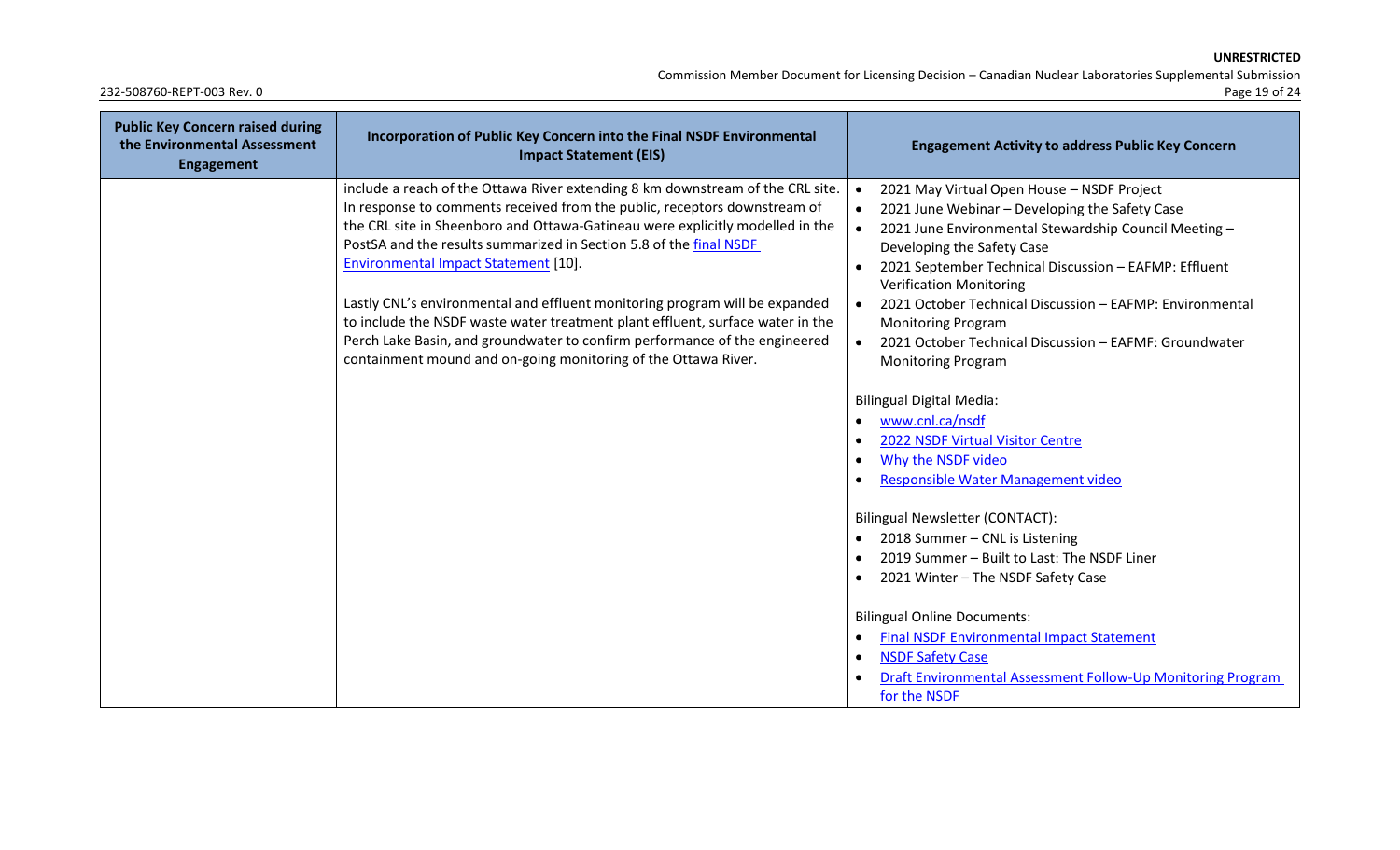Although many of the public's key concerns were incorporated into the [final NSDF](https://www.iaac-aeic.gc.ca/050/documents/p80122/139596E.pdf)  [Environmental Impact Statement](https://www.iaac-aeic.gc.ca/050/documents/p80122/139596E.pdf) [\[10\]](#page-24-9), the [draft Environmental Assessment Follow-Up](http://www.cnl.ca/wp-content/uploads/2021/07/Draft-Environmental-Assessment-Follow-Up-Monitoring-Program-for-the-Near-Surface-Disposal-Facility-Rev-0.pdf)  [Monitoring Program](http://www.cnl.ca/wp-content/uploads/2021/07/Draft-Environmental-Assessment-Follow-Up-Monitoring-Program-for-the-Near-Surface-Disposal-Facility-Rev-0.pdf) [\[11\]](#page-24-10) was integral in dispositioning some outstanding comments because many concerns are related to environmental monitoring and transparency about the facility's performance once constructed and operating. CNL has communicated to the public that the [draft Environmental Assessment Follow-Up Monitoring Program](http://www.cnl.ca/wp-content/uploads/2021/07/Draft-Environmental-Assessment-Follow-Up-Monitoring-Program-for-the-Near-Surface-Disposal-Facility-Rev-0.pdf) [\[11\]](#page-24-10) will not be finalized until after the CNSC has made a decision, following the two-part public Commission hearing in 2022, on the environmental assessment decision and application for a licence to construct the NSDF.

CNL strives to maintain transparency and open communication with the public as the NSDF Project moves forwards. Feedback will continue to be tracked, collected, and incorporated, when possible, as a part of the engagement activities into the future.

## **5. PARTICIPANT FUNDING**

The CNSC offered participant funding through its Participant Funding Program to assist members of the public, Indigenous Peoples, and Communities and Organizations in participating in the environmental assessment, licence application review and CNSC hearing processes for the NSDF Project. Recipients provide value-added and relevant information that contributes to a better understanding of the anticipated effects of the NSDF Project. Recipients also participate in the CNSC's Commission Hearing proceedings for the NSDF Project. The CNSC's decision on who has received funding to participate is available in the CNSC Participant Funding Program Decision: CNL NSDF Project. Information on participant funding for the NSDF Project is available online: [http://nuclearsafety.gc.ca/eng/the-commission/participant-funding](http://nuclearsafety.gc.ca/eng/the-commission/participant-funding-program/opportunities/pfp-funding-for-near-surface-disposal-facility-project.cfm)[program/opportunities/pfp-funding-for-near-surface-disposal-facility-project.cfm.](http://nuclearsafety.gc.ca/eng/the-commission/participant-funding-program/opportunities/pfp-funding-for-near-surface-disposal-facility-project.cfm)

Information on the CNSC Participant Funding Program is relevant to CNL's public engagement efforts as it identifies individuals or groups who have expressed interest in the NSDF Project and a desire to proactively learn more. CNL has made it a priority to engage directly with recipients of participant funding due to their expressed interest in the NSDF Project.

### **6. PUBLIC INTERVENORS**

Several individuals and non-Governmental organizations who provided formal comments on the 2017 draft Environmental Impact Statement received Participant Funding from the CNSC. These groups and individuals are referred to as NSDF Project intervenors in [Table 2.](#page-21-0)

CNL reached out directly to recipients of the CNSC Participant Funding Program with a link to the 2019 revised draft Environmental Impact Statement and an offer to meet and discuss their comments on the 2017 draft Environmental Impact Statement. CNL also directly contacted AECL/CNL alumni who submitted formal comments through the environmental assessment process with an offer to meet. If an individual or Non-Governmental Organization accepted the offer, CNL draft responses to the individual's or Non-Governmental Organizations comments on the 2017 draft Environmental Impact Statement were provided in advance of the meeting. Following the meeting CNL would revise or update the responses; thus, CNL's responses in the consolidated list of [CNL's Public and Indigenous Groups' comments](https://www.iaac-aeic.gc.ca/050/documents/p80122/139599E.pdf) that can be found on the NSDF Project *Impact Assessment Agency webpage* (Reference Number 80122).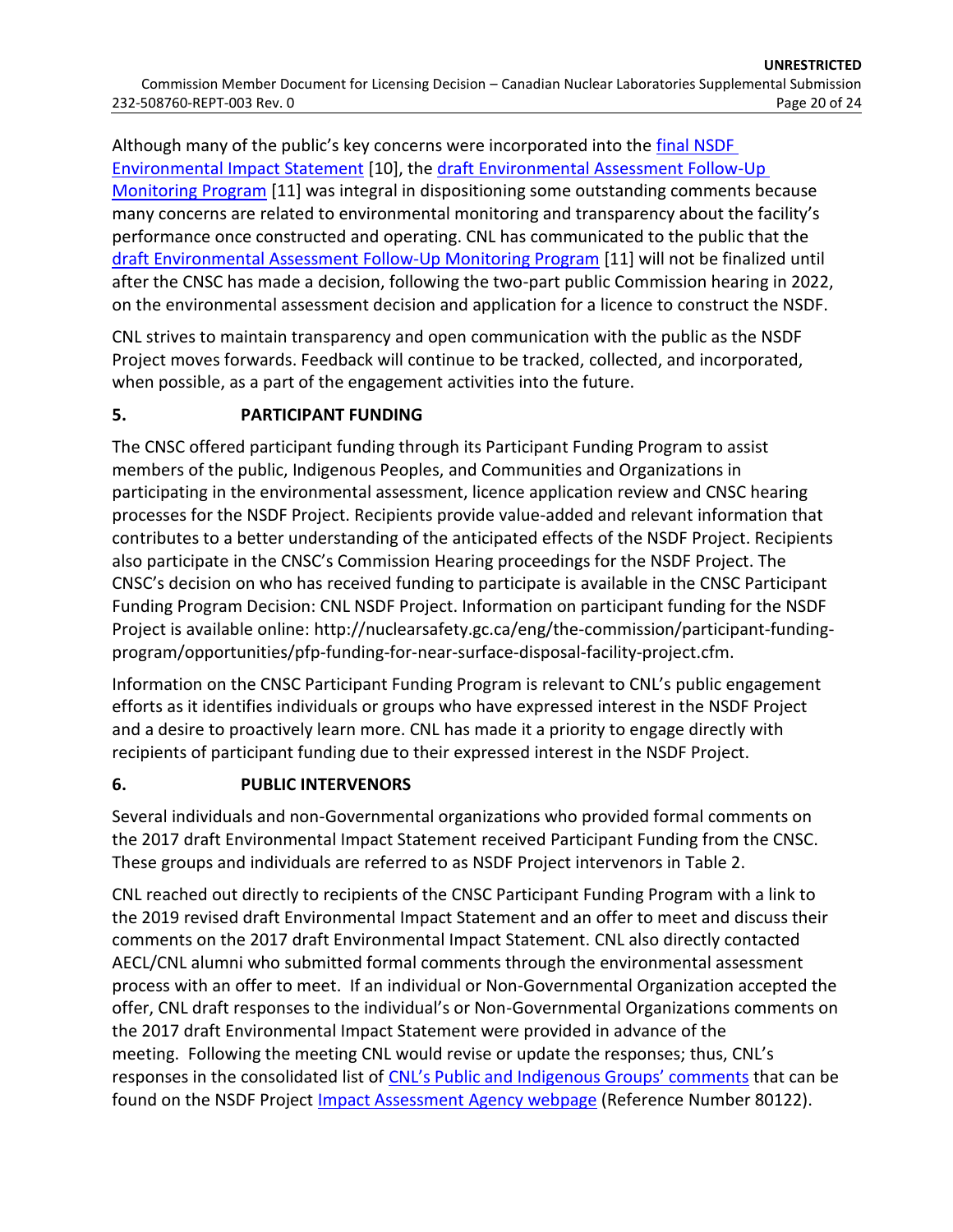[Public and Indigenous Groups' comment tables](https://www.iaac-aeic.gc.ca/050/documents/p80122/139599E.pdf) reflect the outcome of these discussions. CNL viewed these discussions as useful to explore the context of the comment or concern in order to support the development of comprehensive responses. For anyone non-responsive to the first invite to meet, a second email invite was issued in 2020 October highlighting the remaining opportunities to provide feedback on the NSDF Project Environmental Impact Statement.

In addition, as part of general Project updates (e.g., posting on NSDF Project website or email updates), CNL also made open offers to meet with any member of the public to discuss concerns or questions with respect to the NSDF Project.

<span id="page-21-0"></span>

| <b>Intervenors</b>                                 | <b>Meeting Date</b>                                                                                                | <b>Notes</b>                                                                                                                                                                            |
|----------------------------------------------------|--------------------------------------------------------------------------------------------------------------------|-----------------------------------------------------------------------------------------------------------------------------------------------------------------------------------------|
| J.R. Walker                                        | 2019 April 26                                                                                                      | Documents requested and sent.<br>$\bullet$<br>Participated in CNL public<br>engagement activities (e.g.,<br>Webinar, Breakfast Briefing,<br>Focus Group, Public Information<br>Session) |
| <b>Michael Stephens</b>                            | 2019 April 3                                                                                                       | Documents requested and sent<br>$\bullet$<br>Participated in CNL public<br>engagement activities (e.g.,<br>Webinar, Breakfast Briefing,<br>Focus Group, Public Information<br>Session)  |
| <b>Paul Toner</b>                                  | 2019 April 2                                                                                                       | Participated in CNL public<br>$\bullet$<br>engagement activities (e.g.,<br>Webinar, Breakfast Briefing,<br>Focus Group, Public Information<br>Session)                                  |
| Canadian Environnemental<br>Law Association (CELA) | Did not meet with CNL to<br>discuss comments on the 2019<br>revised draft Environmental<br><b>Impact Statement</b> | Documents requested and sent<br>$\bullet$<br>Participated in CNL public<br>engagement activities (e.g.,<br>Webinar, Breakfast Briefing,<br>Focus Group, Public Information<br>Session)  |
| <b>Canadian Nuclear Workers</b><br>Council         | 2020 July 08 Verbal update on<br><b>NSDF Project</b>                                                               | Participated in CNL public<br>$\bullet$<br>engagement activities (e.g.,<br>Webinar, Breakfast Briefing,                                                                                 |

**Table 2 NSDF Project Intervenors**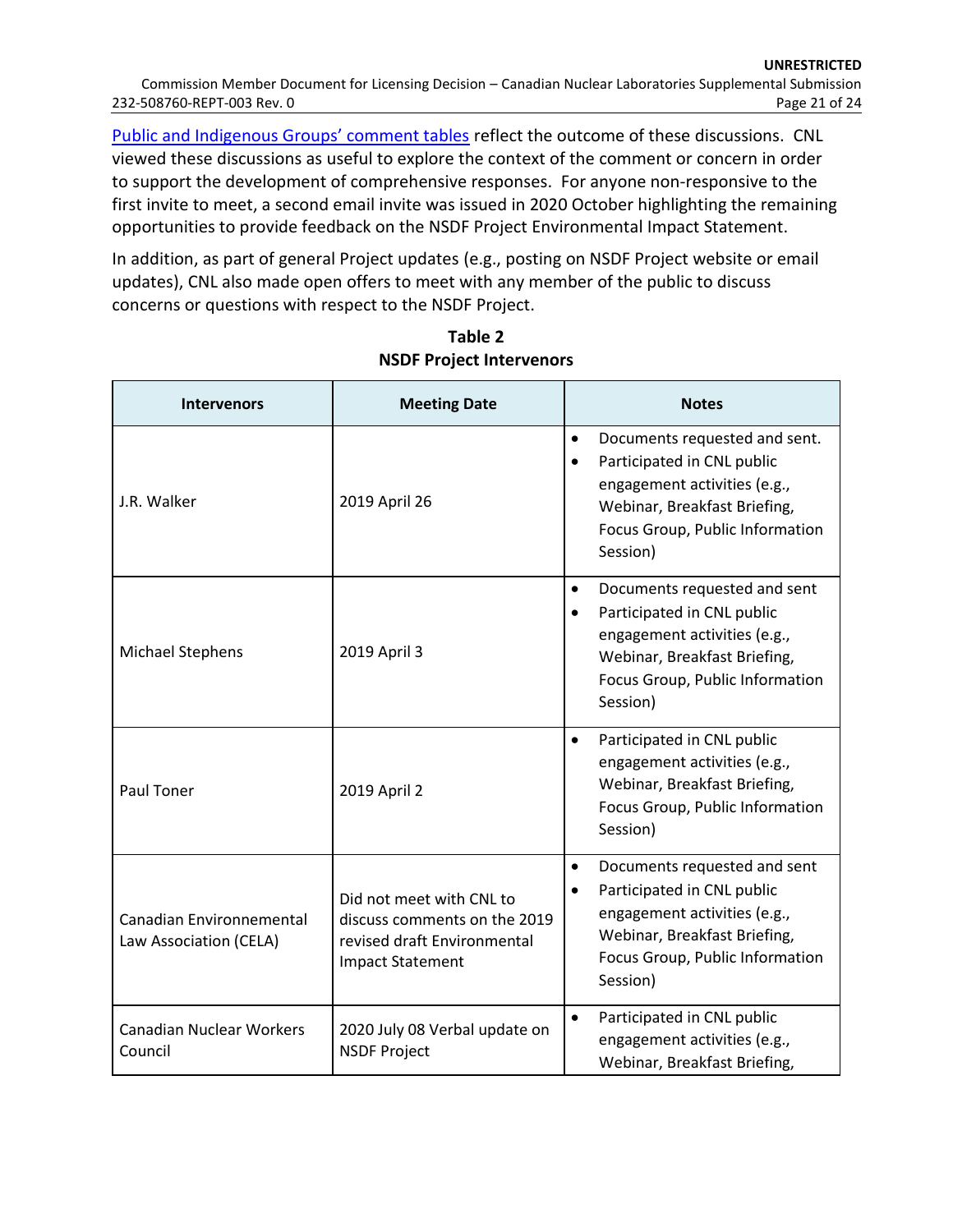Commission Member Document for Licensing Decision – Canadian Nuclear Laboratories Supplemental Submission 232-508760-REPT-003 Rev. 0

| <b>Intervenors</b>                                                                   | <b>Meeting Date</b>                                                                                                    | <b>Notes</b>                                                                                                                                                                                                                          |
|--------------------------------------------------------------------------------------|------------------------------------------------------------------------------------------------------------------------|---------------------------------------------------------------------------------------------------------------------------------------------------------------------------------------------------------------------------------------|
|                                                                                      |                                                                                                                        | Focus Group, Public Information<br>Session)                                                                                                                                                                                           |
| <b>Concerned Citizens of</b><br><b>Renfrew Country</b>                               | Did not meet with CNL to<br>discuss comments on the 2019<br>revised draft Environmental<br><b>Impact Statement</b>     | Environmental Stewardship<br>$\bullet$<br>Council member<br>Documents requested and sent<br>Participated in CNL public<br>engagement activities (e.g.,<br>Webinar, Breakfast Briefing,<br>Focus Group, Public Information<br>Session) |
| David Thompson                                                                       | 2020 January 23                                                                                                        | Participated in CNL public<br>$\bullet$<br>engagement activities (e.g.,<br>Webinar, Breakfast Briefing,<br>Focus Group, Public Information<br>Session)                                                                                |
| <b>Greg Csullog</b>                                                                  | Did not meet with CNL to<br>discuss comments on the 2019<br>revised draft Environmental<br><b>Impact Statement</b>     | Documents requested and sent<br>$\bullet$<br>Participated in CNL public<br>engagement activities (e.g.,<br>Webinar, Breakfast Briefing,<br>Focus Group, Public Information<br>Session)                                                |
| Northwatch                                                                           | Did not meet with CNL to<br>discuss comments on the 2019<br>revised draft Environmental<br><b>Impact Statement</b>     | Documents requested and sent<br>$\bullet$<br>Participated in CNL public<br>engagement activities (e.g.,<br>Webinar, Breakfast Briefing,<br>Focus Group, Public Information<br>Session)                                                |
| Nuclear Waste Watch and<br>Old Fort William Cottager's<br><b>Association (OFWCA)</b> | Declined CNL's invitation to<br>discuss comments on the 2019<br>revised draft Environmental<br><b>Impact Statement</b> | Environmental Stewardship<br>$\bullet$<br>Council member (OFWCA)<br>Participated in CNL public<br>$\bullet$<br>engagement activities (e.g.,<br>Webinar, Breakfast Briefing,<br>Focus Group, Public Information<br>Session)            |
| Ottawa Riverkeeper                                                                   | 2020 April 24                                                                                                          | Environmental Stewardship<br>$\bullet$<br>Council member                                                                                                                                                                              |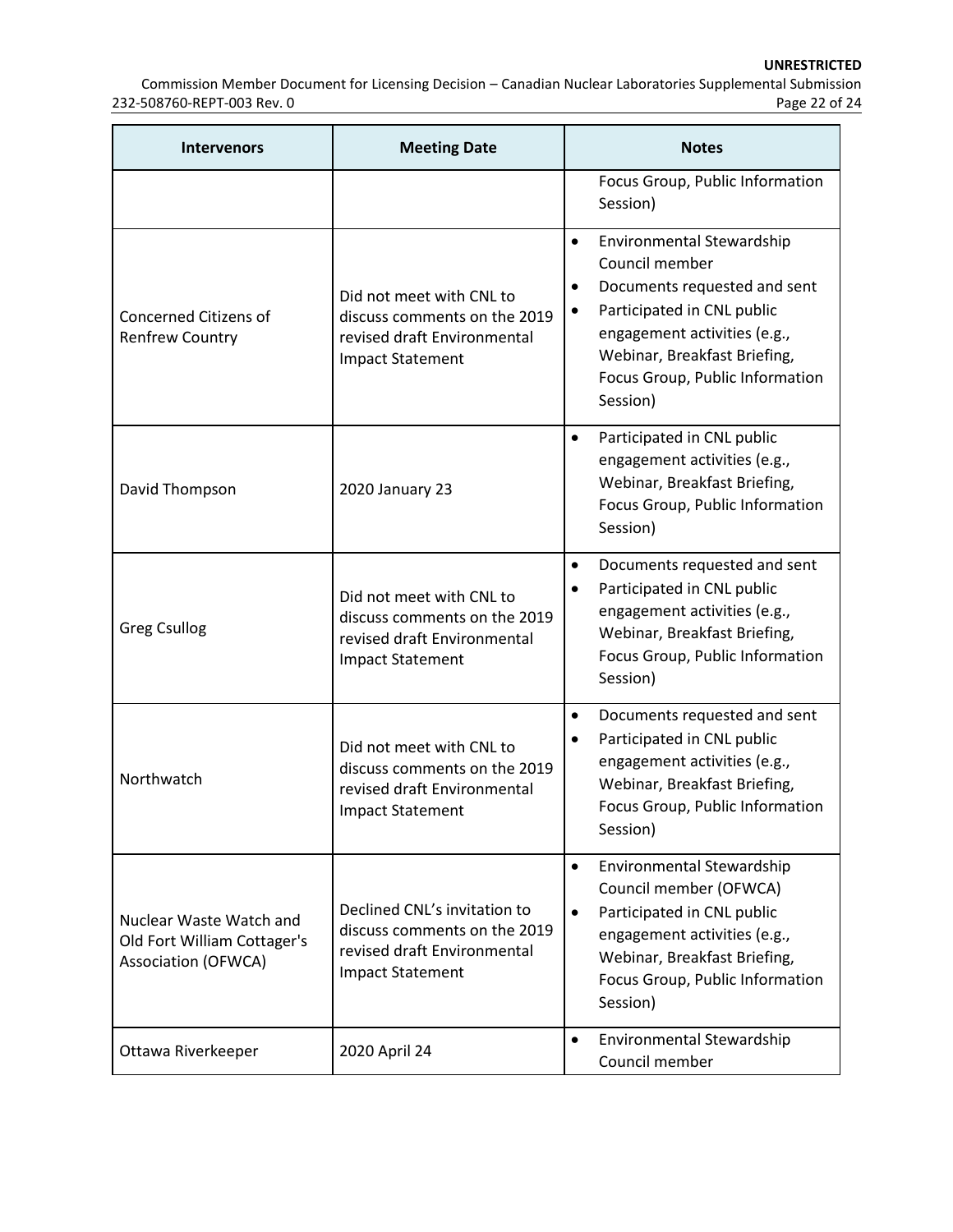Commission Member Document for Licensing Decision – Canadian Nuclear Laboratories Supplemental Submission 232-508760-REPT-003 Rev. 0 Page 23 of 24

| <b>Intervenors</b>                                  | <b>Meeting Date</b>                                                                                                    | <b>Notes</b>                                                                                                                                                                                        |
|-----------------------------------------------------|------------------------------------------------------------------------------------------------------------------------|-----------------------------------------------------------------------------------------------------------------------------------------------------------------------------------------------------|
|                                                     |                                                                                                                        | Participated in CNL public<br>$\bullet$<br>engagement activities (e.g.,<br>Webinar, Breakfast Briefing,<br>Focus Group, Public Information<br>Session)                                              |
| <b>William Turner</b>                               | Declined CNL's invitation to<br>discuss comments on the 2019<br>revised draft Environmental<br><b>Impact Statement</b> | Document requested and sent<br>٠<br>Participated in CNL public<br>engagement activities (e.g.,<br>Webinar, Breakfast Briefing,<br>Focus Group, Public Information<br>Session)                       |
| William Turner, David<br>Raman, and Dr. J.R. Walker | Declined CNL's invitation to<br>discuss comments on the 2019<br>revised draft Environmental<br><b>Impact Statement</b> | Documents requested and sent<br>٠<br>Participated in CNL public<br>engagement activities (e.g.,<br>Webinar, Breakfast Briefing,<br>Focus Group, Public Information<br>Session)                      |
| Dr. David Winfield                                  | 2020 July 7 & September 17                                                                                             | Documents requested and sent<br>$\bullet$<br>Participated in CNL public<br>$\bullet$<br>engagement activities (e.g.,<br>Webinar, Breakfast Briefing,<br>Focus Group, Public Information<br>Session) |

### **7. FUTURE ENGAGEMENT ACTIVITIES**

The NSDF Project will continue public engagement efforts to support growth in awareness and understanding of the Project. Methods employed to date have helped to inform, educate, and discuss the NSDF Project with the public, and have enabled the public to provide valuable feedback to the NSDF Project. CNL will continue engagement efforts as the Project moves into construction and throughout the life cycle of the Project, demonstrating transparency and access to information.

CNL will continue to promote all milestones and significant events through the CNL website, webinars, public information sessions, updates to municipal councils, annual conferences, site tours, and meetings of the Environmental Stewardship Council and Community Advisory Panel. Online communications platforms, such as CNL's social media feeds, will continue to be used to engage the public on the NSDF Project as they offer access to the largest audience (followers), which continues to grow, and the widest geographic reach (location). Reflective of the anticipated increase in media interest during the Commission hearing, CNL will adapt its